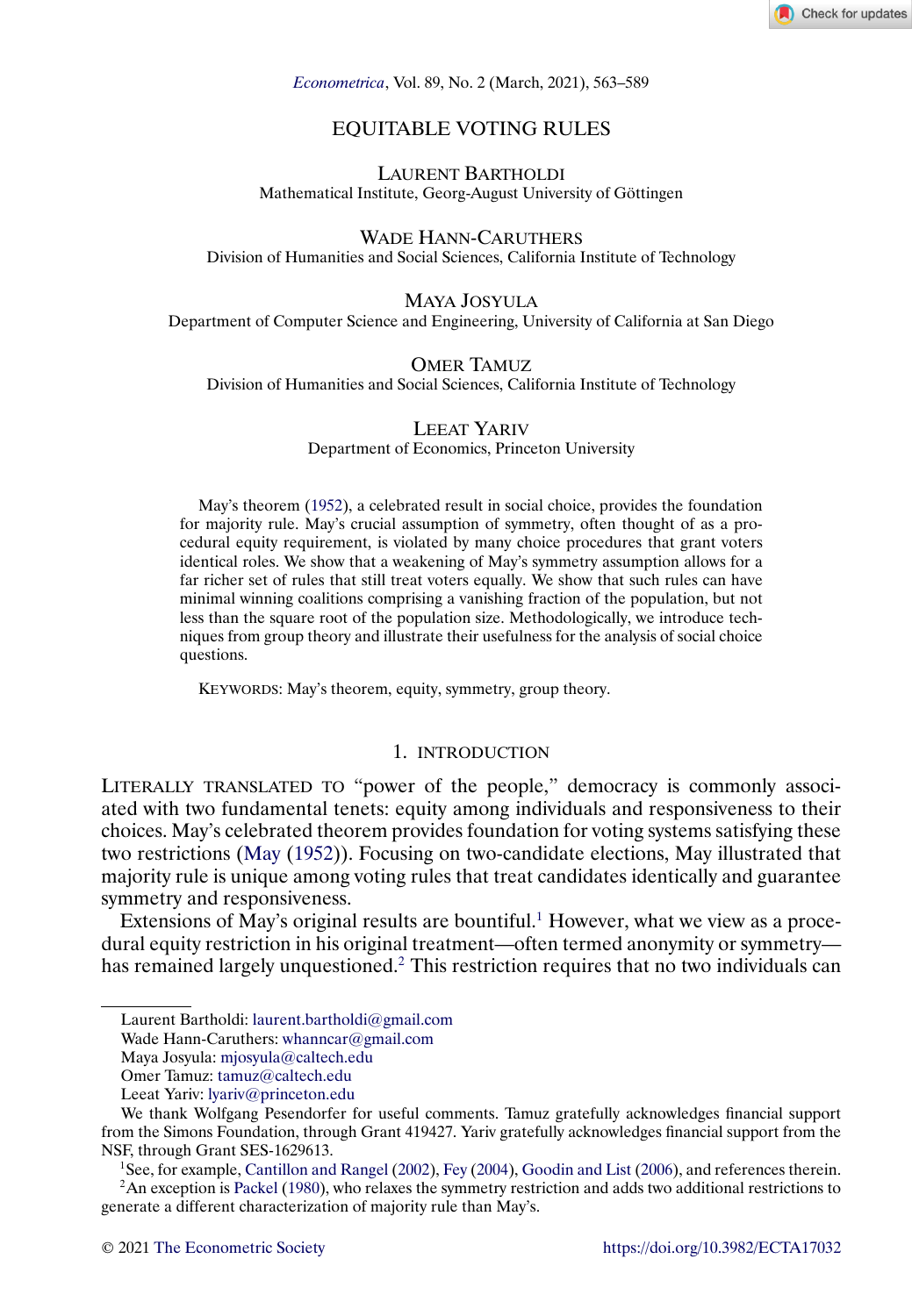<span id="page-1-0"></span>

FIGURE 1.—A representative democracy voting rule. Voters are grouped into three counties: {1, 2, 3}, {4- 5- 6}, and {7- 8- 9}. Each county elects a representative by majority rule and the election is decided by majority rule of the representatives.

affect the collective outcome by swapping their votes. Motivated by various real-world voting systems, this paper focuses on a particular weakening of this restriction. While still capturing the idea that no voter carries a special role, our equity notion allows for a large spectrum of voting rules, some of which are used in practice, and some of which we introduce. We analyze winning coalitions of such equitable voting rules and show that they can comprise a vanishing fraction of the population, but not less than the square root of its size. Methodologically, we demonstrate how techniques from group theory can be useful for the analysis of fundamental questions in social choice.

To illustrate our motivation, consider the stylized example of a *representative democracy* rule:  $m$  counties each have  $k$  residents. Each county selects, using majority rule, one of two representatives. Then, again using majority rule, the *m* representatives select one of two policies (see Figure 1 for the case  $m = k = 3$ ).

This rule does not satisfy May's original symmetry restriction: individuals could swap their votes and change the outcome. In Figure 1, for example, suppose voters  $\{1, 2, 3, 4, 5\}$ vote for representatives supporting policy A, while voters  $\{6, 7, 8, 9\}$  vote for representatives supporting policy B. With the original votes, policy A would win; but swapping voters 5 and 9 would cause policy B to win.

Even though representative democracy rules do not satisfy May's symmetry assumption, there certainly is an intuitive sense in which their fundamental characteristics "appear" equitable. Indeed, variations of these rules were chosen in good faith by many designers of modern democracies. Such rules are currently in use in France, India, the United Kingdom, and the United States, among others.

Is there a formal sense in which a representative democracy rule is more equitable than a dictatorship? More generally, what makes a voting rule equitable? We suggest the following definition. In an *equitable voting rule*, for any two voters v and w, there is some permutation of the full set of voters such that: (i) the permutation sends  $v$  to  $w$ , and (ii) applying this permutation to any voting profile leaves the election result unchanged.

In Section [2.4,](#page-6-0) we formalize the notion of "roles" in a voting body. For instance, in university committees there are often two distinct roles: a chair and a standard committee member; likewise, in juries, there is often a foreperson, who carries a special role, and several jury members, who all have the same role. We show that our notion of equity is tantamount to *all* agents in the electorate having the same role.

Under our equity definition, representative democracy rules are indeed equitable, but dictatorships are not. For instance, in the case depicted in Figure 1, voters 1 and 2 play the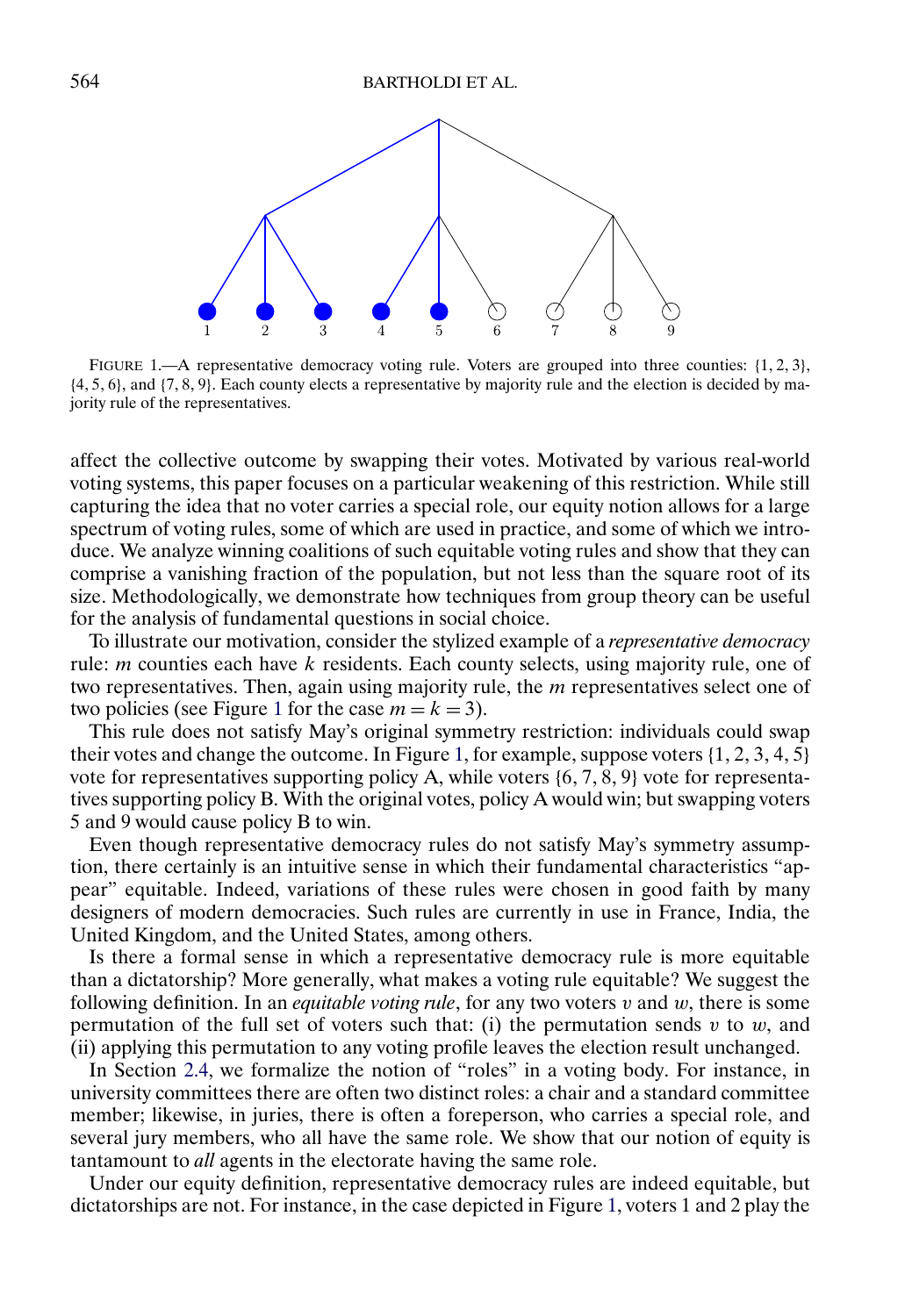<span id="page-2-0"></span>

FIGURE 2.—Cross Committee Consensus voting rule. The union of a row and a column is a winning coalition.

same role, since the permutation that swaps them leaves any election result unchanged. But 1 and 4 also play the same role: the permutation that swaps the first *county* with the second *county* also leaves outcomes unchanged.

There is a large variety of equitable rules that are not representative democracy rules. An example is what we call *Cross Committee Consensus (CCC)* rules. In these, each voter is assigned to two committees: a "row committee" and a "column committee" (see Figure 2). If any row committee and any column committee both exhibit consensus, then their choice is adopted. Otherwise, majority rule is followed. For instance, suppose a university is divided into equally-sized departments, and each faculty member sits on one universitywide committee. CCC corresponds to a policy being accepted if there is a strong unanimous lobby from a department and from a university-wide committee, with majority rule governing decisions otherwise. This rule is equitable since each voter is a member of precisely one committee of each type, and all row (column) committees are interchangeable.

We provide a number of further examples of equitable voting rules, showing the richness of this class and its versatility in allowing different segments of society—counties, university departments, etc.—to express their preferences.

In order to characterize more generally the class of equitable voting rules, we focus on their *winning coalitions*, the sets of voters that decide the election when in agreement [\(Reiker](#page-26-0) [\(1962\)](#page-26-0)). In majority rule, all winning coalitions include at least half of the population. We analyze how small winning coalitions can be in equitable voting rules.

Under representative democracy, winning coalitions have to comprise at least a quarter of the population.3 Much smaller winning coalitions are possible in what we call *generalized representative democracy (GRD)* voting rules, where voters are hierarchically divided into sets that are, in turn, divided into subsets, and so on. For each set, the outcome is

<sup>&</sup>lt;sup>3</sup>A winning coalition under representative democracy must include support from half the counties, which translates to half of the population in those counties, or one quarter of the entire population.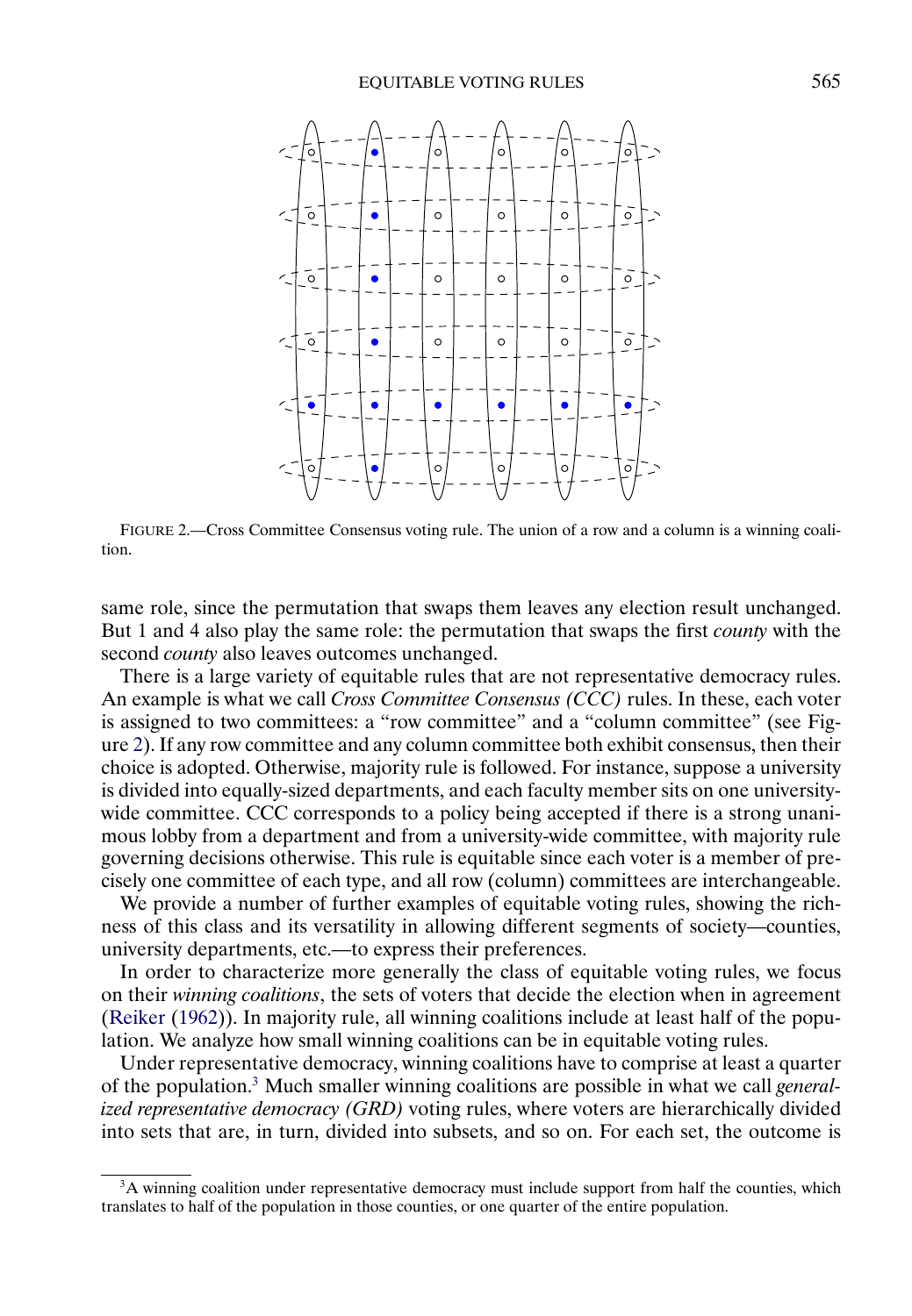<span id="page-3-0"></span>given by majority rule over the decisions of the subsets.<sup>4</sup> We show that equitable GRD rules for *n* voters can have winning coalitions as small as  $n^{\log_3 2}$ , or about  $n^{\hat{0.63}}$ , which is a vanishingly small fraction of the population.<sup>5</sup>

When the number of voters  $n$  is a perfect square, and when committee sizes are taken to be  $\sqrt{n}$ , the CCC rule has a winning coalition of size  $2\sqrt{n} - 1$ . This is significantly smaller than  $n^{\log_3 2}$ , for *n* large enough.

Our main result is that, for any  $n$ , there always exist simple equitable voting rules that Our main result is that, for any *n*, there always exist simple equitable voting rules that have winning coalitions of size  $\approx 2\sqrt{n}$ . Conversely, we show that no equitable voting rule can have winning coalitions of size less than  $\sqrt{n}$ . Methodologically, the proof utilizes techniques from group theory and suggests the potential usefulness of such tools for the analysis of collective choice.

While  $\sqrt{n}$  accounts for a vanishing fraction of the voter population, we stress that it can be viewed as "large" in many contexts. While in a department of 100 faculty, 10 members would need to coordinate to sway a decision one way or the other, in a presidential election with, say, 140 million voters, coordination between nearly 12,000 voters would be necessary to impact outcomes.<sup>6</sup>

For instance, even under majority rule, if each voter is equally likely to vote for either of two alternatives, the central limit theorem suggests that a coalition of order  $\sqrt{n}$  can control the vote with high probability.

Certainly, beyond equity, another important aspect of voting rules is their susceptibility to manipulation. For instance, with information on voters' preferences, representative democracy rules are sensitive to gerrymandering [\(McGann, Smith, Latner, and Keena](#page-25-0) [\(2016\)](#page-25-0)). We view the question of manipulability as distinct from that of equity. It would be interesting to formulate a notion of nonmanipulability, independent of equity, and to understand how these notions interact. The breadth of equitable voting rules allows for further consideration of various objectives, such as nonmanipulability, when designing institutions.

In the next part of the paper, we explore a stronger notion of equity. We consider k*equitable* voting rules in which every coalition of k voters plays the same role. These are increasingly stringent conditions that interpolate between our equity notion, when  $k = 1$ , and May's symmetry, when  $k = n$ . The analysis of k-equitable rules is delicate, due to group- and number-theoretical phenomena. There do exist, for arbitrarily large population sizes  $n$ , voting rules that are 2- and 3-equitable, and have winning coalitions as small as  $\sqrt{n}$ . However, for "most" sufficiently large values of *n*, and for any  $k \ge 2$ , the *only*  $k$ -equitable, neutral, and responsive voting rule is majority. Thus, while equity across individuals allows for a broad spectrum of voting rules, equity among arbitrary fixed-size coalitions usually places the restrictions May had suggested. While k-equity is arguably a

<sup>4</sup>These rules have been studied under the name *recursive majority* in the probability literature (see, e.g., [Mossel and O'Donnell](#page-25-0) [\(1998\)](#page-25-0)).

<sup>&</sup>lt;sup>5</sup> For an example of a nonequitable GRD with a small winning coalition, consider voters  $\{1, \ldots, 1000\}$  and assume three counties divide the population into three sets of voters:  $\{1\}$ ,  $\{2\}$ ,  $\{3, \ldots, 1000\}$ . Then  $\{1, 2\}$  is a winning coalition. The value  $\log_3 2 \approx 0.63$  is the Hausdorff dimension of the Cantor set. As it turns out, there is a connection between equitable GRD's that achieve the smallest winning coalitions and the Cantor set.

<sup>&</sup>lt;sup>6</sup>Interestingly, rules that give decisive power to minorities of size  $\sqrt{n}$  appear in other contexts of collective choice and have been proposed for apportioning representation in the United Nations Parliamentary Assem-bly, and for voting in the Council of the European Union; see Życzkowski and Słomczyński [\(2014\)](#page-26-0). These proposed rules relied on the Penrose Method [\(Penrose](#page-26-0) [\(1946\)](#page-26-0)), which suggests the vote weight of any representative should be the square root of the size of the population she represents, when majority rule governs decisions. Penrose argued that this rule assures equal voting powers among individuals.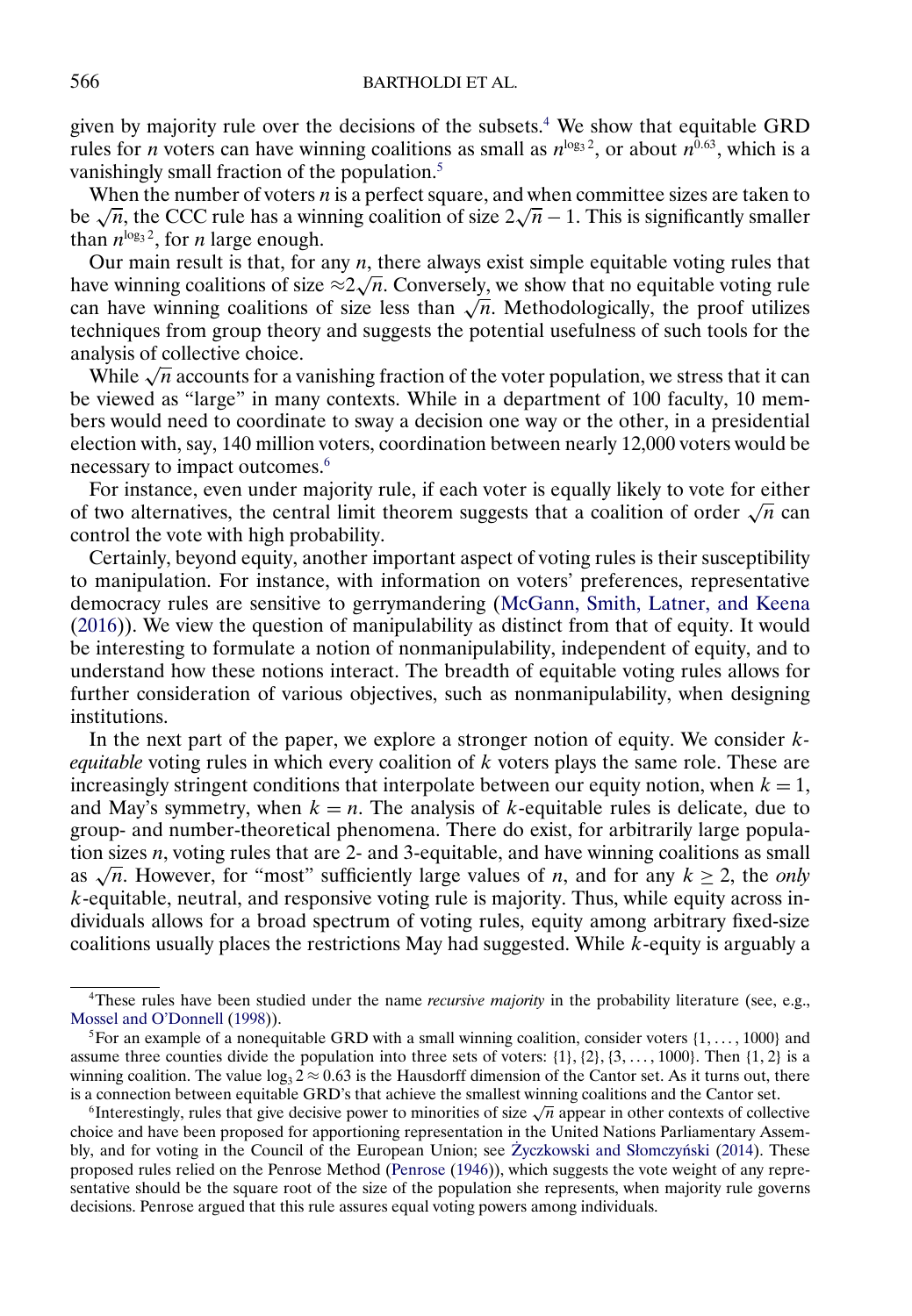<span id="page-4-0"></span>strong restriction, it is still far weaker than May's original symmetry requirement. In that respect, our results here provide a strengthening of May's conclusions.

# 2. THE MODEL

#### 2.1. *Voting Rules*

Let V be a finite set of voters. We denote  $V = \{1, ..., n\}$  so that n is the number of voters. Each voter has preferences over alternatives in the set  $Y = \{-1, 1\}$ . We identify the possible preferences over Y with elements of  $X = \{-1, 0, 1\}$ , where  $-1$  represents a strict preference for −1 over 1, 1 represents a strict preference for 1 over −1, and 0 represents indifference between −1 and 1. We denote by  $\Phi = X^V$  the set of voting profiles; that is,  $\Phi$  is the set of all functions from the set of voters V to the set of possible preferences X. A *voting rule* is a function  $f: \Phi \to X$ .

An important example is *majority* voting rule m:  $\Phi \to X$ , which is given by

$$
m(\phi) = \begin{cases} 1 & \text{if } |\phi^{-1}(1)| > |\phi^{-1}(-1)|, \\ -1 & \text{if } |\phi^{-1}(1)| < |\phi^{-1}(-1)|, \\ 0 & \text{otherwise.} \end{cases}
$$

A vote of 0 can be interpreted as abstention or indifference.

#### 2.2. *May's Theorem*

We now define several properties of voting rules. Following [May](#page-25-0) [\(1952\)](#page-25-0), we say that a voting rule f is *neutral* if  $f(-\phi) = -f(\phi)$ . Neutrality implies that both alternatives -1 and 1 are treated symmetrically: if each individual flips her vote, the final outcome is also flipped.

Again following [May](#page-25-0) [\(1952\)](#page-25-0), we say that a voting rule f is *positively responsive* if increased support for one alternative makes it more likely to be selected. Formally,  $f$  is positively responsive if  $f(\phi) = 1$  whenever there exists a voting profile  $\phi'$  satisfying the following:

1.  $f(\phi') = 0$  or 1.

2. 
$$
\phi(v) \ge \phi'(v)
$$
 for all  $v \in V$ .

3.  $\phi(v_0) > \phi'(v_0)$  for some  $v_0 \in V$ .

Thus,  $f(\phi) \ge f(\phi')$  if  $\phi \ge \phi'$  coordinatewise, and if  $f(\phi) = 0$  then any change of  $\phi$  breaks the tie.

We now turn to the symmetry between voters. Several group-theoretic concepts will prove useful for the description and comparison of May's and our notions. Denote by  $S_n$ the set of permutations of the  $n$  voters. Any permutation of the voters can be associated with a permutation of the set of voting profiles  $\Phi$ : given a permutation  $\sigma \in S_n$ , the associated permutation on the voting profiles maps  $\phi$  to  $\bar{\phi}^{\sigma}$ , which is given by  $\phi^{\sigma}(v) = \phi(\sigma^{-1}v)$ . The *automorphism group* of the voting rule f is given by

$$
Aut_f = \{ \sigma \in S_n \mid \forall \phi \in \Phi, f(\phi^{\sigma}) = f(\phi) \}.
$$

That is, Aut $_f$  is the set of permutations of the voters that leave election results unchanged, *for every* voting profile.

We can interpret a permutation  $\sigma$  as a scheme in which each voter v, instead of casting her own vote, gets to decide how some other voter  $w = \sigma(v)$  will vote. A permutation  $\sigma$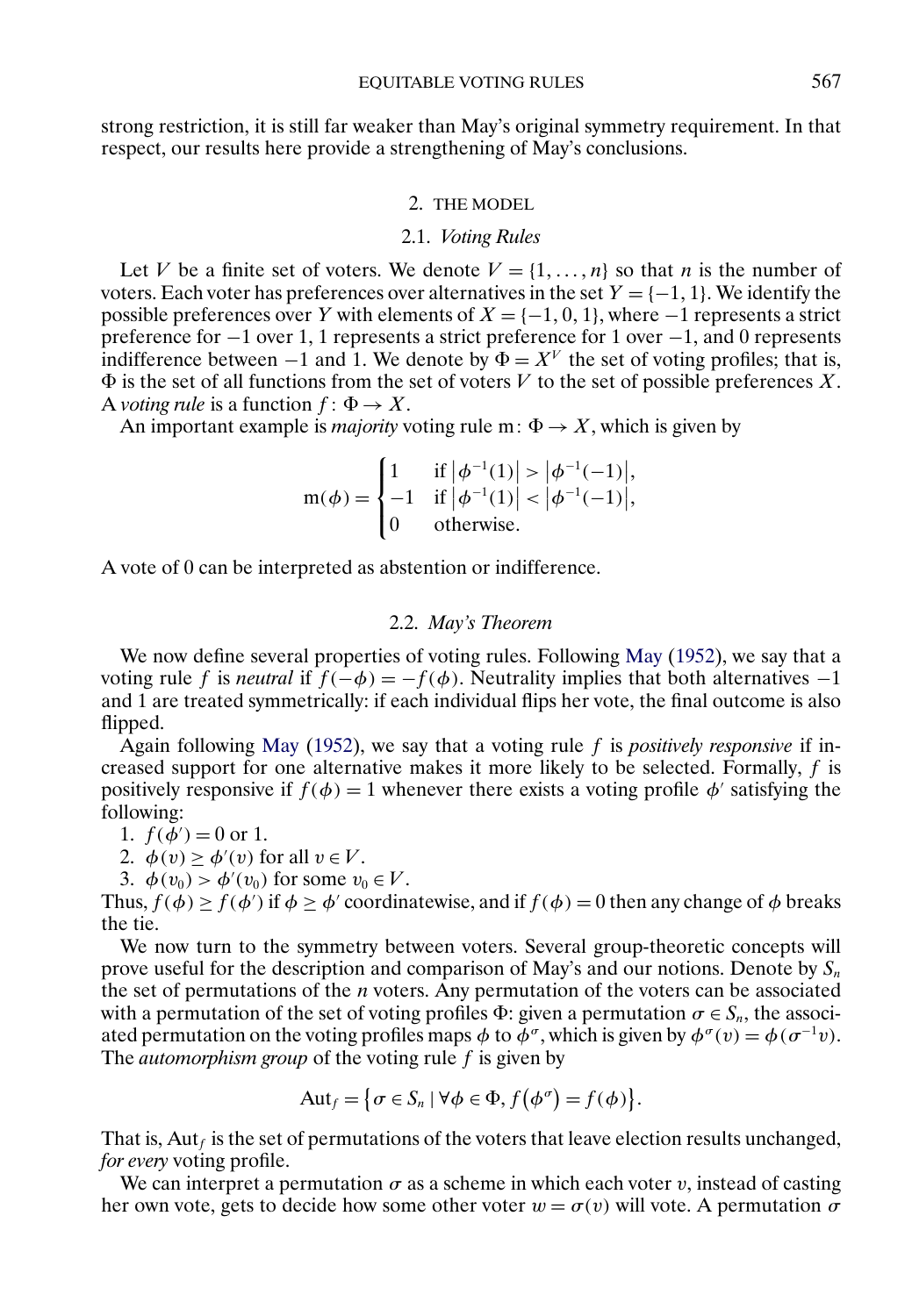<span id="page-5-0"></span>is in Aut<sub>f</sub> if applying this scheme never changes the outcome: when each  $w = \sigma(v)$  votes as  $v$  would have, the result is the same as when each player  $v$  votes for herself.

The automorphism group  $\text{Aut}_f$  has natural implications for pivotality, or the Shapley– Shubik and Banzhaf indices of players in simple games; see [Dubey and Shapley](#page-25-0) [\(1979\)](#page-25-0). Consider a setting in which all voters choose their votes identically and independently at random. Given such a distribution, we can consider the probability  $\eta_v$  that a voter v is pivotal.<sup>7</sup> It is easy to see that if there is some  $\sigma \in$  Aut<sub>f</sub> that maps v to w, then  $\eta_v = \eta_w$ , implying that v and w have the same Banzhaf index. In fact, when there exists  $\sigma \in \text{Aut}_f$ that maps v to w, any statistic associated with a voter that treats other voters identically the probability the outcome coincides with voter  $v$ 's vote, the probability that voter  $v$ and another voter are pivotal, etc.—would be the same for voters  $v$  and  $w$ . Hence, in an equitable rule, all the voters' Banzhaf indices will be equal.<sup>8</sup>

May's [\(1952\)](#page-25-0) notion of equity, often termed *symmetry* or *anonymity*, requires that swapping the votes of any two voters will not affect the collective outcome. It can be succinctly stated as  $\text{Aut}_f = S_n$ .

MAY'S THEOREM: *Majority rule is the unique symmetric*, *neutral*, *and positively responsive voting rule*.

Perhaps surprisingly, the requirement of symmetry is stronger than what is needed for May's conclusions. As it turns out, a weaker requirement that  $Aut_f$  be restricted to only *even permutations* would suffice for his results; see Lemma [3](#page-19-0) in the Appendix.<sup>9</sup> In Theorem [5](#page-12-0) below, we show that, in fact, a far weaker requirement suffices.

### 2.3. *Equitable Voting Rules*

As we have already seen, the requirement that  $Aut<sub>f</sub>$  includes all permutations, or all even permutations, precludes many examples of voting rules that "appear" equitable. What makes a voting rule appear equitable? Our view is that, in an equitable voting rule, ex-ante, all voters carry the same "role." We propose the following definition and discuss in the next section the sense in which it formalizes this view.

DEFINITION 1: A voting rule f is *equitable* if, for every  $v, w \in V$ , there is a  $\sigma \in Aut_f$ such that  $\sigma(v) = w$ .

In words, a voting rule is equitable if, for any two voters  $v$  and  $w$ , there is some permutation of the population that relabels v as w such that, *regardless of voters' preferences*, the outcome is unchanged relative to the original voter labeling.

In group-theoretic terms,  $f$  is equitable if and only if the group  $\text{Aut}_f$  *acts transitively* on the voters.<sup>10</sup> Insights from group theory related to the characteristics of transitive groups

<sup>&</sup>lt;sup>7</sup>A voter v is pivotal at a particular voting profile if a change in her vote can affect the outcome under  $f$ .

 ${}^{8}$ In a recent follow-up paper to this paper, [Bhatnagar](#page-25-0) [\(2020\)](#page-25-0) showed that the converse does not hold: there are rules that are not equitable, but for which the same holds.

<sup>&</sup>lt;sup>9</sup>A permutation  $\sigma$  is even if the number of pairs  $(v, w)$  such that  $v < w$  and  $\sigma(v) > \sigma(w)$  is even. Put another way, define a transposition to be a permutation that only switches two elements, leaving the rest unchanged. A permutation is even if it is the composition of an even number of transpositions.

 $10$ It turns out our equity restriction is effectively the definition of transitivity. The notion of transitive groups is not directly related to transitivity of relations often considered in economics.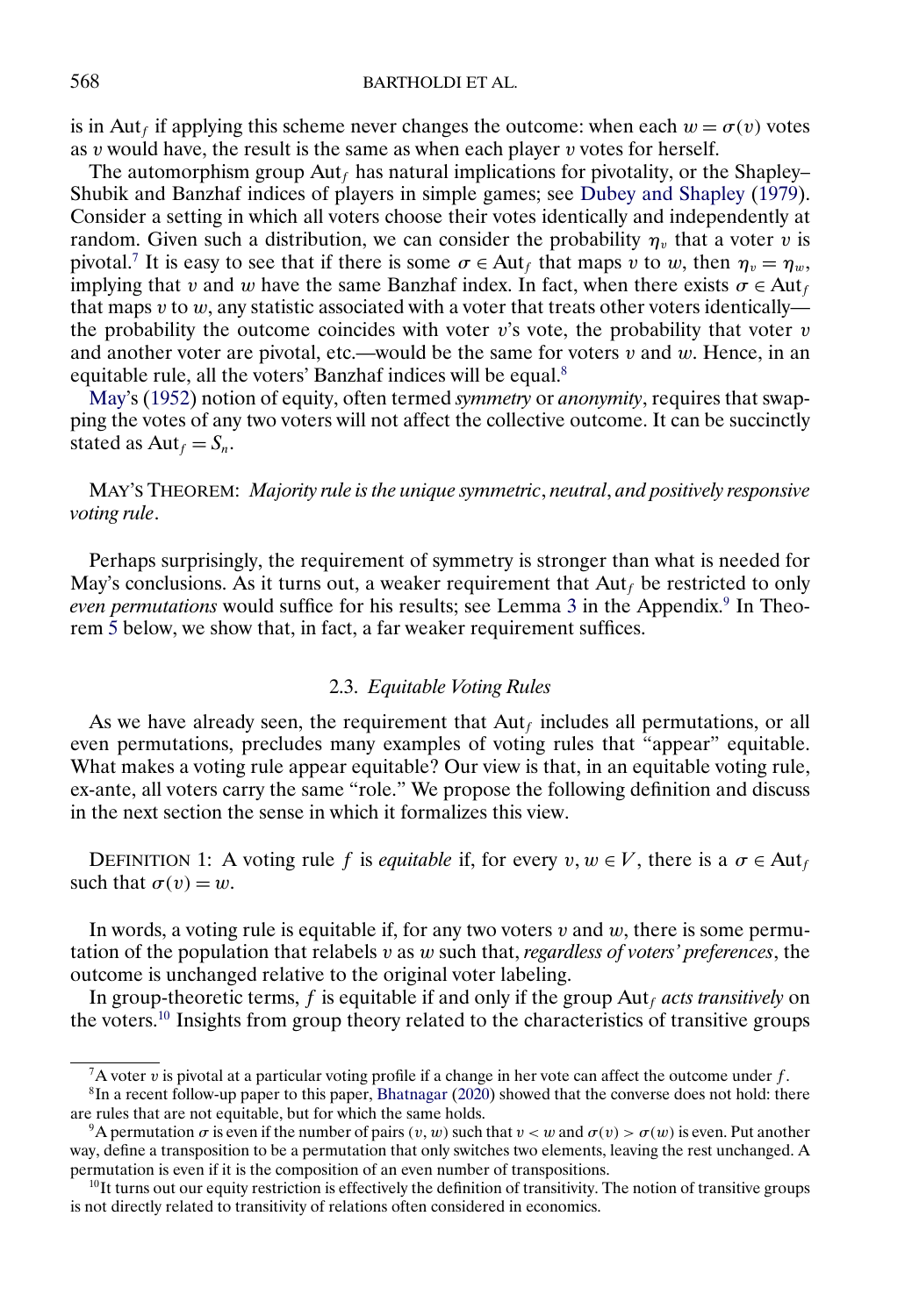<span id="page-6-0"></span>are therefore at the heart of our main results. Appendix [A](#page-14-0) contains a short primer on the basic group theoretical background that is needed for our analysis.<sup>11</sup>

### 2.4. *Equity as Role Equivalence*

May noted the strong link between anonymity and equality, stating that "This condition might well be termed anonymity... A more usual label is equality" [\(May](#page-25-0) [\(1952,](#page-25-0) p. 681)). Are anonymity and equality inherently one and the same? In this section, we formalize this question in terms of *roles*. This allows for a natural distinction between May's symmetry or anonymity condition and our equity notion. In particular, we formalize our motivating idea that equity corresponds to all voters carrying the same role.

Even though we defined voting rules with respect to a given set of voters, the design of voting rules is often carried out without a particular group of people in mind; rather, collective institutions are often designed in the abstract. For example, hiring protocols in university departments might be specified prior to any specific search. One such protocol might be that a committee chair decides dictatorially whom to hire, unless indifferent, in which case the committee decides by majority rule. Under such an abstract rule, the dictatorial privilege is not assigned to a particular Prof. X, but to an abstract role called "chair." Later, when a committee is formed, the role of chair is assigned to some particular faculty member. The same applies, at least in aspiration, to countries' election rules, jury decision protocols, etc. Indeed, historical cases in which laws were written with particular individuals specified or implied are often not benevolent examples of institution building.

To capture this idea, we introduce abstract voting rules. Recall that we define (nonabstract) voting rules as functions from  $X^V$  to X in the context of a particular voter set V. An *abstract* voting rule is a map  $f: X^R \to X$  for a set of *roles R*. Of course, mathematically, these objects are identical, and so we can speak of abstract voting rules as being anonymous, equitable, etc. In the above example of the committee, the set of roles would be  $R = \{C, M_2, \dots, M_n\}$ , where C stands for "chair" and  $M_i$  is member i.

The conceptual difference between voters and roles is that voters have preferences and vote, whereas roles do not. Therefore, for a vote to take place, voters need to be assigned to roles. Accordingly, given a group of voters  $V$  equal in size to  $R$ , we call a bijection  $a: V \to R$  a *role assignment*. Given an abstract voting rule  $f: X^R \to X$ , a role assignment a defines a (nonabstract) voting rule  $f_a: X^V \to X$  in the obvious way, via  $f_a(\phi) = f(\phi \circ a^{-1})$ . In our university committee example, if  $V = \{$ Alex, Bailey, ...}, an assignment a that satisfies  $a(Alex) = C$  and  $a(Bailey) = M_7$  assigns Alex the role of chair, and Bailey the role of member 7. Hence, the voting rule  $f_a$  is a dictatorship of Alex. A different assignment b with  $b(Bailey) = C$  and  $b(Alex) = M_7$  results in the voting rule  $f_b$  in which Bailey is the dictator. Any assignment c that also assigns  $c(Bailey) = C$  results in the same voting rule as b, even if, say,  $c(Alex) = M_8$ :  $f_b(\phi) = f_c(\phi)$  for any voting profile  $\phi$ . In the context of an abstract voting rule f, we say that two assignments are equivalent if they lead to the same voting rule: a and b are equivalent under f if  $f_a = f_b$ .

The next proposition captures a sense in which symmetry is a form of equality.

<sup>1</sup>[1Isbell](#page-25-0) [\(1960\)](#page-25-0) studied a notion equivalent to our equity notion and considered its implications, combined with rule neutrality, in a setting in which preferences must be strict, so that tie breaking must also be equitable. When *n* is odd, majority is equitable and neutral. Isbell showed that for some even *n* such rules exist, while for other even  $n$  they do not.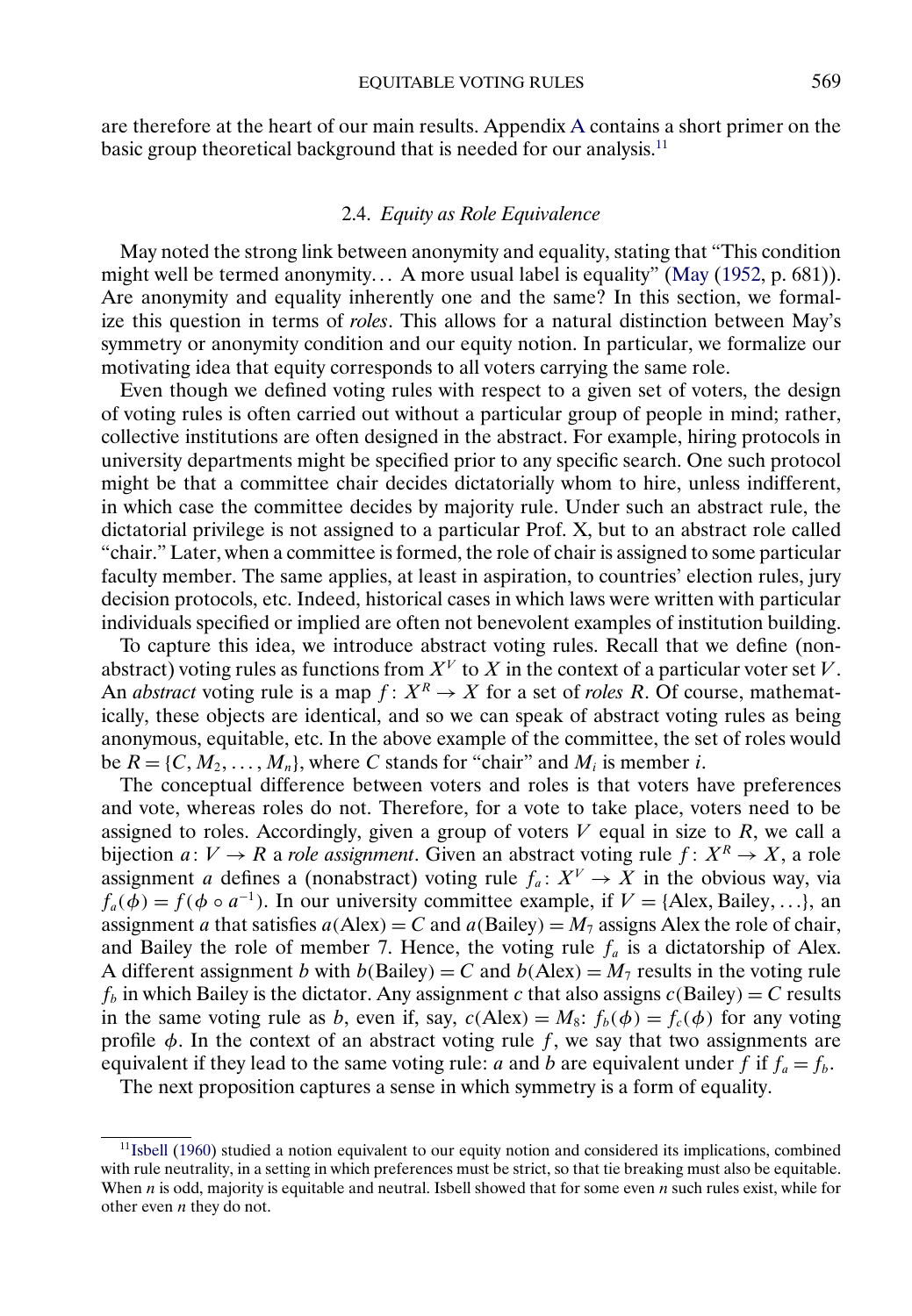# <span id="page-7-0"></span>570 BARTHOLDI ET AL.

PROPOSITION 1A: *An abstract voting rule*  $f: X^R \to X$  *is symmetric if and only if all assignments are equivalent under* f .

Thus, symmetry means that assignments do not matter, or that voters are completely indifferent between assignments. Given any voting profile  $\phi$  and given f, voters do not care which role they have; moreover, voters do not care which roles other voters have.

We now turn to the interpretation of our equity notion in terms of roles. In the university committee example, certainly "chair" is a distinguished role. Likewise, it is clear that if we view the representative democracy example of Figure [1](#page-1-0) as an abstract voting rule, no role is distinguished. Of course, once we assign roles to voters with particular preferences, some voters may be disadvantaged, and prefer a different assignment ex-post. In that respect, in the abstract representative democracy rule, all roles are ex-ante identical.

We say that roles  $r_1, r_2 \in R$  are equivalent under an abstract voting rule  $f: X^R \to X$ if, for any voter v and assignment a such that  $a(v) = r_1$ , there is an assignment b with  $b(v) = r_2$  such that  $f_a = f_b$ . That is, roles  $r_1$  and  $r_2$  are equivalent if, for any voter, it is impossible to determine whether they are assigned the role of  $r_1$  or  $r_2$  from the entire mapping from vote profiles to chosen alternatives. In the university committee example,  $M_i$  and  $M_j$  are equivalent, but C is not equivalent to any other role. If  $a(v) = C$ , then clearly this can be determined from  $f_a$ , but not if  $a(v) \neq C$ ; in the latter case one can find an assignment *b* such that  $b(v) \neq a(v)$ , but  $f_a = f_b$ , since it is impossible to tell whether a voter has role  $M_i$  or  $M_i$ . In the representative democracy example of Figure [1,](#page-1-0) it is impossible to determine from  $f_a$  the role of any given voter v.

Given this definition of equivalent roles, the next proposition is a sharp characterization of equity.

PROPOSITION 1B: *An abstract voting rule*  $f: X^R \to X$  *is equitable if and only if all roles are equivalent under* f .

Therefore, while symmetry means that voters are indifferent between assignments, equity implies that voters are indifferent between roles. Indeed, Proposition 1B implies that, given an abstract voting rule f, and given any two roles  $r_1$ ,  $r_2$ , if a voter had to choose between (i) any assignment in which she had role  $r_1$ , or (ii) any assignment in which she had role  $r_2$ , she would be indifferent. Both would allow her to select the same voting rule  $f_a$ . Likewise, if the voter had to choose between roles  $r_1$  and  $r_2$  knowing that an adversary would get to choose the rest of the assignment, she would be indifferent.

The following highlights the idea that equity captures indifference between roles.

PROPOSITION 2A: *An abstract voting rule*  $f: X^R \to X$  *is equitable if and only if there is a set of assignments* A *such that*:

1.  $f_a = f_b$  for all  $a, b \in A$ , and

2. *for each role*  $r \in R$  *and voter*  $v \in V$  *there is an*  $a \in A$  *with*  $a(v) = r$ .

Thus, there is a menu of assignments that all induce the same voting rule, but allow  $v$ to choose any role.

# 2.5. *Winning Coalitions*

One way to describe a voting rule is through its winning coalitions: the sets of individuals whose consensual vote determines the alternative chosen. Formally, we say that a subset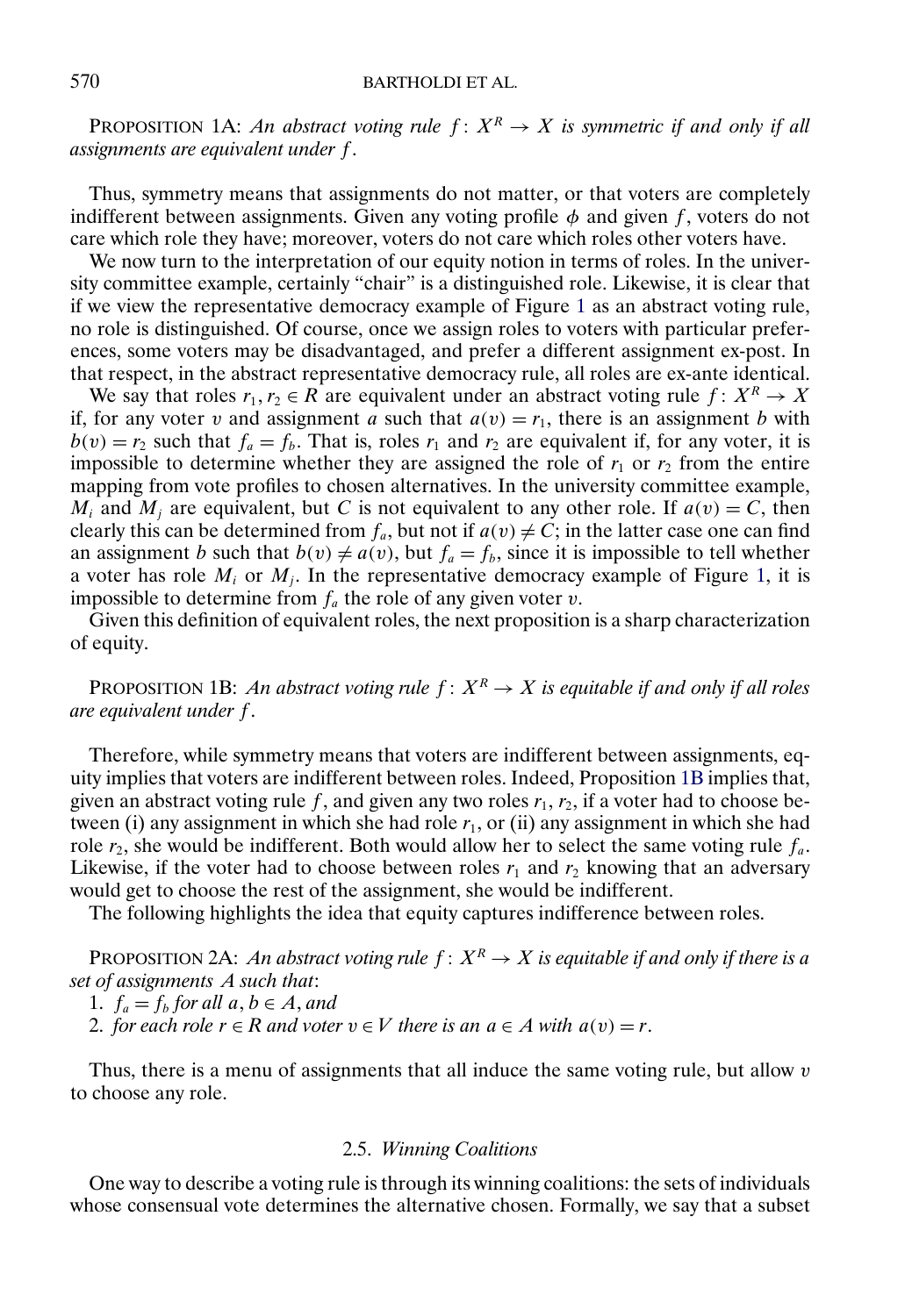<span id="page-8-0"></span> $S \subseteq V$  is a *winning coalition* with respect to the voting rule f if, for every voting profile  $\phi$ and  $x \in \{-1, 1\}, \phi(v) = x$  for all  $v \in S$  implies  $f(\phi) = x$ .

Note that no two winning coalitions of f can be disjoint. Indeed, suppose that  $M, M' \subseteq$  $V$  are two disjoint winning coalitions. We can then have a profile under which members of M vote unanimously for  $-1$  and members of M' vote for 1. In such cases, f would not be well-defined. The following lemma illustrates a version of the converse.

LEMMA 1: *Let* W *be a collection of subsets of* V *such that every pair of subsets in* W *has a nonempty intersection*. *Then there is a neutral*, *positively responsive voting rule for* V *for which every set in* W *is a winning coalition*.

Intuitively, the construction underlying Lemma 1 is as follows. First, for any vote profile in which a subset  $W ∈ W$  votes for 1 (or -1) in consensus, we specify the voting rule to also take the value of 1 (or −1). For any profile in which no  $W \in W$  votes in consensus, we define the voting rule to follow majority rule. By definition, the winning coalitions of this voting rule contain the sets in  $W$ . As we show, it is also neutral and positively responsive.

This lemma will allow us to discuss neutral and positive-responsive equitable voting rules through the restrictions they impose on winning coalitions.

# 3. WINNING COALITIONS FOR EQUITABLE VOTING RULES

In this section, we provide bounds on the size of winning coalitions in general equitable voting rules. We then restrict attention to the special class of equitable voting rules that generalize representative democracy rules and characterize the size of winning coalitions for those.

# 3.1. *Winning Coalitions of Order* <sup>√</sup><sup>n</sup>

We first show that for any population size, there always exist equitable voting rules that have winning coalitions that are of order  $\sqrt{n}$ .

THEOREM 1: *For every* n, *there exists a neutral*, *positively responsive equitable voting rule with winning coalitions of size* 2 <sup>√</sup>n<sup>−</sup> 1.

An important implication of this theorem is that, under an equitable voting rule, winning coalitions can account for a vanishing fraction of the population. Nevertheless,  $\sqrt{n}$ is arguably a large number of voters in some contexts. For example, in a majority vote, suppose all voters vote for each of  $\{-1, 1\}$  independently with probability one-half. A manipulator who wants to guarantee an outcome with high probability would need to control an order of  $\sqrt{n}$  of the votes. This is a consequence of the fact that the standard deviation of the number of voters who vote 1 is of order  $\sqrt{n}$ .

The CCC rule described in the introduction is an example of an equitable voting rule in which winning coalitions are  $O(\sqrt{n})$ . Nevertheless, there is an algebraic subtlety—the construction of that rule relies on  $n$  being an integer squared. Certainly, an analogous construction can be made for any *n* that can be described as  $n = k \cdot m$  for some integers  $k$  and  $m$  by considering some committees to be of size  $k$  and others to be of size  $m$ . Such constructions, however, would not necessarily generate voting rules with winning coalitions of size close to  $\sqrt{n}$ . We prove Theorem 1 by constructing a simple, related rule that applies to every *n*, called the *longest-run* rule.<sup>12</sup>

<sup>&</sup>lt;sup>12</sup>We thank Elchanan Mossel for suggesting this improvement to a previous construction.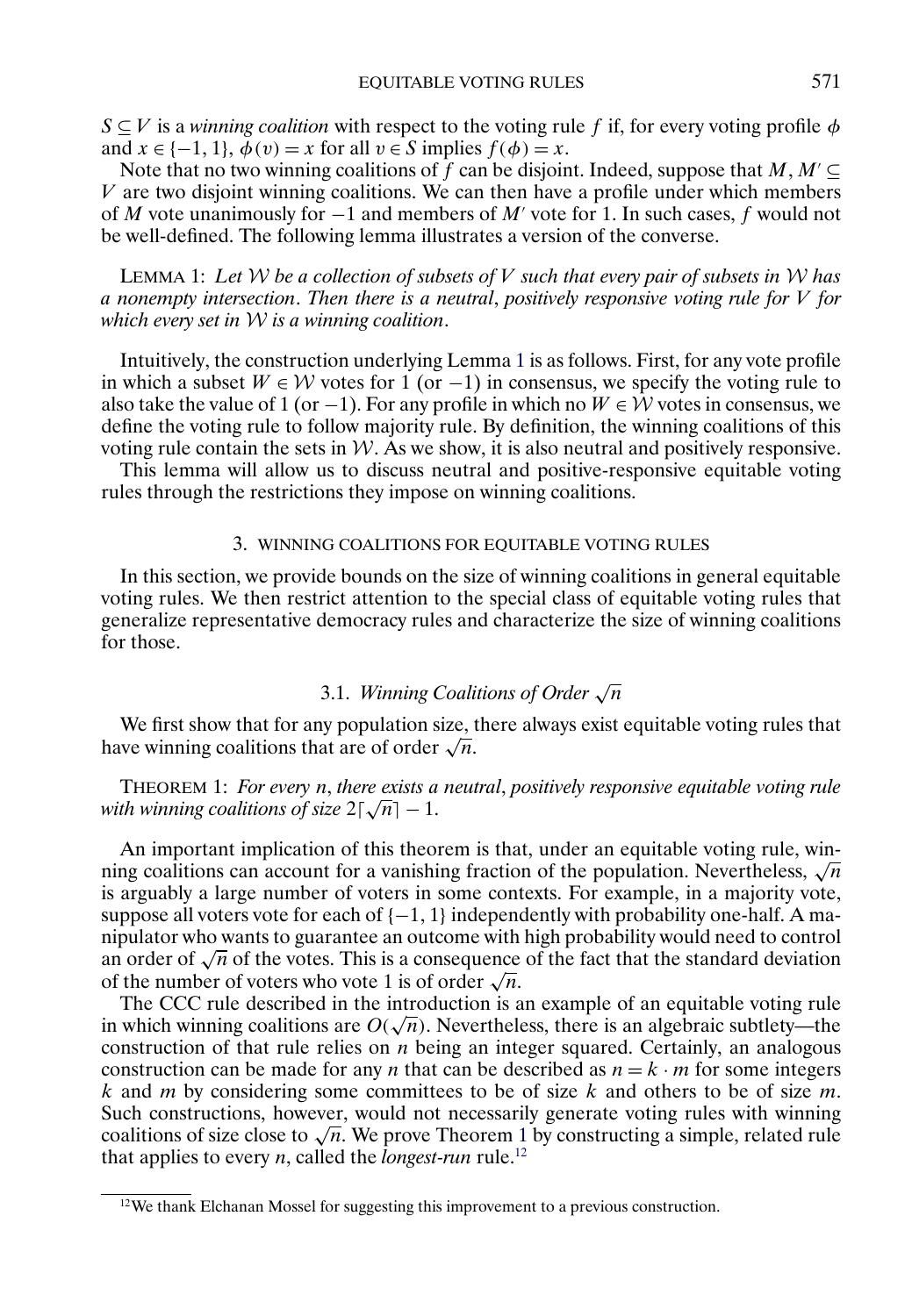<span id="page-9-0"></span>

FIGURE 3.—The longest-run voting rule. The set depicted in blue is a winning coalition of size  $\approx$  2 $\sqrt{n}$ .

Identify the set of voters with  $\{0, 1, \ldots, n-1\}$ , and place them along a cycle, as in Figure 3. Given a voting profile  $\phi$ , a *run* is a contiguous block of voters voting identically for either  $-1$  or 1. Formally, a set of voters  $W \subseteq V$  is a run if  $\phi(w) = \phi(w') \in \{-1, 1\}$  for all  $w, w \in W$ , and if  $W = \{i, i+1, \ldots, i+k\}$  modulo *n*.

Given a voting profile  $\phi$ , we say that W is the *longest-run* if it is a run that is strictly longer than all other runs. The longest-run voting rule  $\ell$  is defined as follows: if there is a longest-run in  $\phi$ , then  $\ell(\phi)$  is the vote cast by the members of this run. Otherwise,  $\ell(\phi) = m(\phi)$ , where m is majority rule.

The longest-run rule is equitable, since the group of rotations maps any voter to any The longest-run rule is equitable, since the group of rotations maps any voter to any voter. Furthermore, it admits winning coalitions of size  $\approx 2\sqrt{n}$ : these include a run of length  $\sqrt{n}$ , together with  $\sqrt{n}$  agents spaced  $\sqrt{n}$  apart, thus preventing the creation of longer runs; see Figure 3.

We now offer a counterpart for Theorem [1](#page-8-0) that provides a lower bound on the size of minimal coalitions in equitable voting rules.

#### THEOREM 2: *Every winning coalition of an equitable voting rule has size at least*  $\sqrt{n}$ .

The proof of Theorem 2 relies on group-theoretic results described in Appendix [A.](#page-14-0) To gain some intuition for the bound, suppose, as in the longest-run voting rule above, that voters are located on a circle and that  $Aut<sub>f</sub>$  includes all rotations. These are the permutations of the form  $\sigma(i) = i + k \mod n$ . We know that two winning coalitions cannot be disjoint. Take, then, any winning coalition S and denote by  $S + k$  the winning coalition that is derived by adding k (again, modulo n) to the label of each member. It follows that S and  $S + k$  must have a nonempty intersection, or that there are some  $i, j \in S$  with  $i - j = k$ . Therefore, if we look at all the differences between two elements of S (i.e., expressions of the form  $i - j$ , where  $i, j \in S$ ), they encompass all *n* rotations. In particular, the cardinality of these differences is  $n$ . On the other hand, the number of such differences is certainly bounded by the number of ordered pairs of members in S, which is  $|S|^2$ . It follows that  $|S|^2 \ge n$ , generating our bound.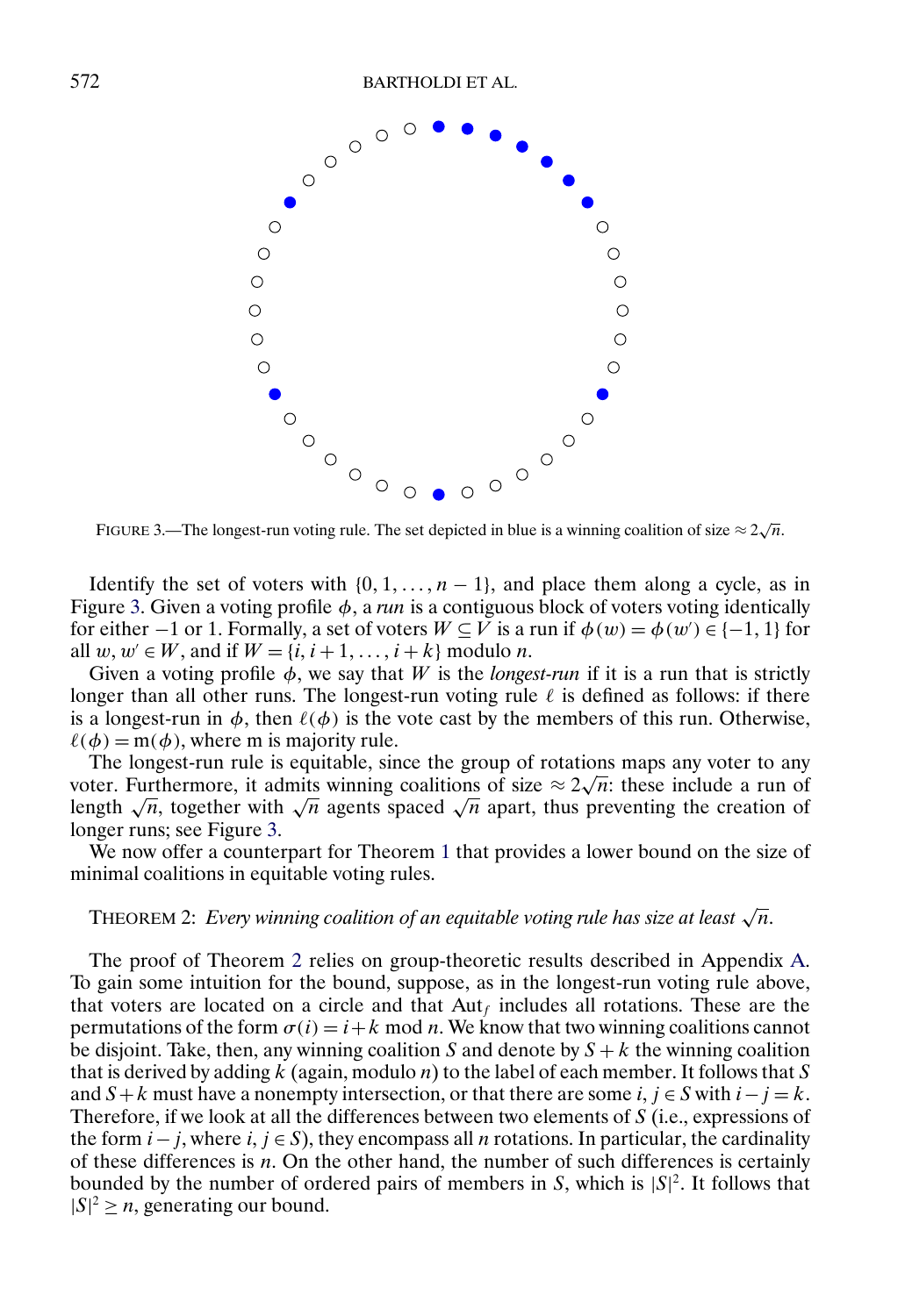<span id="page-10-0"></span>

FIGURE 4.—Generalized representative democracy voting rule. The leafs of the tree (at the bottom) represent the voters. At each intermediate node, the results of the three nodes below are aggregated by majority.

### 3.2. *Generalized Representative Democracy Rules*

As already discussed, voting rules mimicking representative democracy are equitable, if not symmetric à la [May](#page-25-0) [\(1952\)](#page-25-0). We now consider a class of equitable voting rules that generalize representative democracy rules. These capture the flavor of various hierarchical voting structures that contain more than two layers. For example, voters may belong to counties, which comprise states, which constitute a country. As we show, these sorts of hierarchical decision rules are associated with far smaller winning coalitions than  $n/2$ , but still substantially larger than  $\sqrt{n}$ .

A voting rule  $f: \Phi \to X$  is a *generalized representative democracy (GRD)* if the following hold:

- If  $V = \{v\}$  is a singleton, then  $f(\phi) = \phi(v)$ .
- If V is not a singleton, there exists a partition  $\{V_1, \ldots, V_d\}$  of V into d sets such that

$$
f(\phi) = m(f_1(\phi|_{V_1}), f_2(\phi|_{V_2}), \ldots, f_d(\phi|_{V_d})),
$$

where each  $f_i: X^{V_i} \to X$  is some generalized representative democracy rule,  $\phi|_{V_i}$  is  $\phi$  restricted to  $V_i$ , and m is majority rule.

Any GRD rule is associated with a rooted tree that captures voters' hierarchical structure (as in Figure 4 for the case of  $d = 3$ ). A GRD voting rule is equitable if, in the induced tree, the vertices in each level have the same degree.<sup>13</sup>

The following result characterizes the size of winning coalitions in GRD voting rules.

THEOREM 3: *If* f *is an equitable generalized representative democracy rule for* n *voters*, *then a winning coalition must have size at least n*<sup>log<sub>3</sub><sup>2</sup>. *Conversely, for arbitrarily large n, there*</sup> *exist equitable generalized representative democracy voting rules with winning coalitions of*  $size\ n^{\log_3 2}$ .

There is an intriguing connection between this characterization and the so-called Hausdorff dimension of the Cantor set, which is  $\log_3 2 \approx 0.63$ .<sup>14</sup> The connection arises from the

<sup>&</sup>lt;sup>13</sup>Intuitively, the permutations required to shift one voter's role into another require the shift of that voter's entire "county" into the target role's "county," which can be done only when their sizes coincide.

<sup>&</sup>lt;sup>14</sup>The Cantor set can be constructed by starting from, say, the unit interval and iteratively deleting the open middle third of any subinterval remaining. That is, in the first iteration we are left with  $[0, 1/3] \cup [2/3, 1]$ , in the second iteration we are left with  $[0, 1/9] \cup [2/9, 1/3] \cup [2/3, 7/9] \cup [8/9, 1]$ , etc. The fractal or Hausdorff dimension is a measure of "roughness" of a set. See [Peitgen, Jürgens, and Saupe](#page-26-0) [\(1993\)](#page-26-0) and references therein.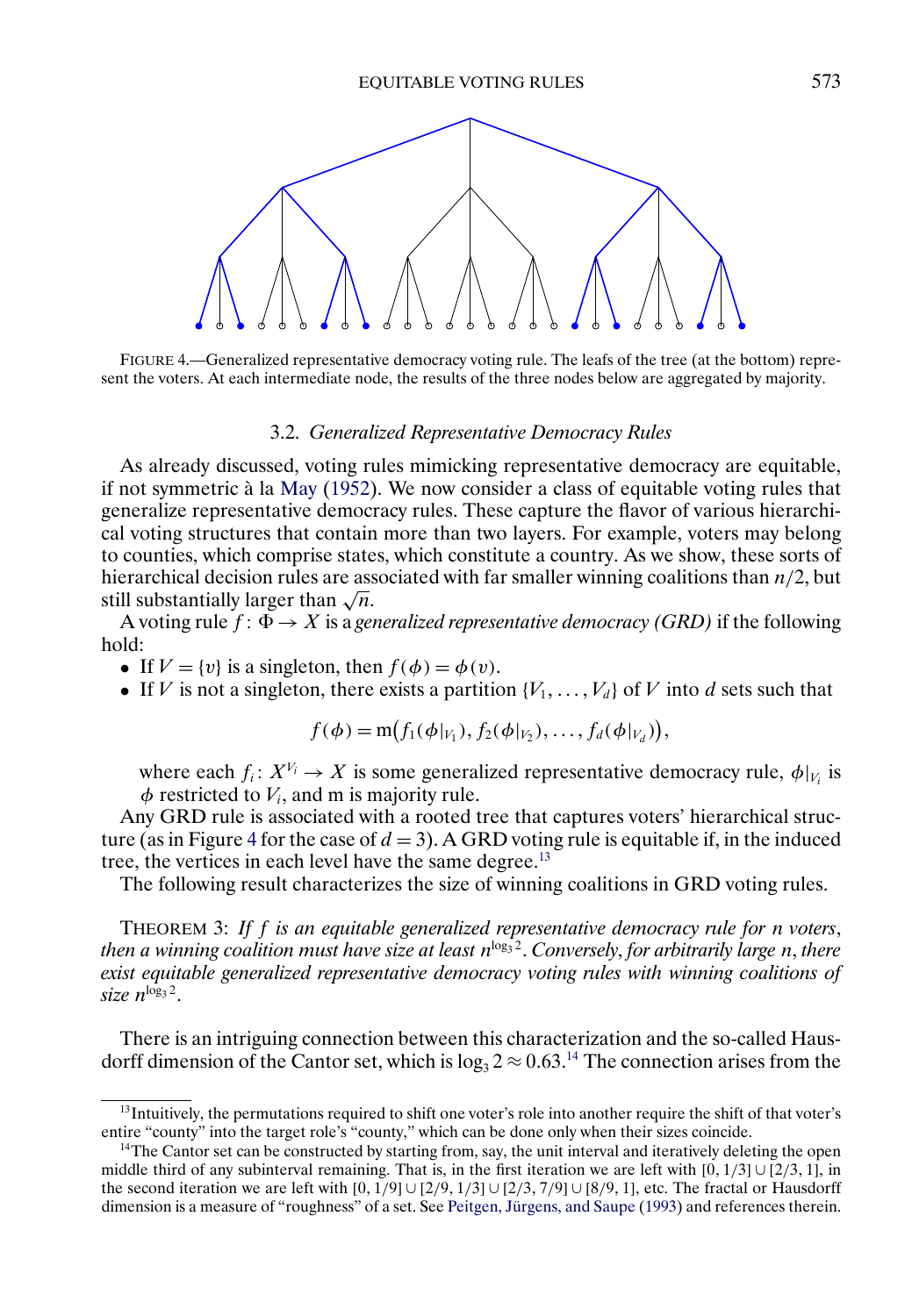<span id="page-11-0"></span>fact that GRD rules with the smallest winning coalitions are those in which, at each level, the subdivision is into three groups. In such rules, to construct a winning coalition, two of the three top "representatives" need to agree. Then, two of the voters of these representatives need to agree, and so on recursively. This precisely mimics the classical construction of the Cantor set.

# 4. k-EQUITABLE VOTING RULES

So far, we have focused on voting rules in which individuals are indifferent between roles. Naturally, one could extend the notion and contemplate rules that are robust to larger coalitions of voters changing their roles in the population. This section analyzes such rules for arbitrary size  $k$  of coalitions. With these harsher restrictions on collectivechoice procedures, results similar to May's reemerge, although with important caveats.

DEFINITION 2: A voting rule is *k*-equitable for  $k \ge 1$  if, for every pair of ordered *k*tuples  $(v_1, \ldots, v_k)$  and  $(w_1, \ldots, w_k)$  (with  $v_i \neq v_j$  and  $w_i \neq w_j$  for all  $i \neq j$ ), there is a permutation  $\sigma \in \text{Aut}_f$  such that  $\sigma(v_i) = w_i$  for  $i = 1, ..., k$ .

Intuitively,  $k$ -equitable voting rules are ones in which every group of  $k$  voters has the same "joint role" in the election. This restriction is certainly harsher than that imposed for equitable rules. Indeed, consider the representative democracy example of Figure [1.](#page-1-0) Suppose Alex is assigned the role of 1, while Bailey is assigned the role of 2. The implication of 2-equity is that the pair (Alex, Bailey) could potentially be associated with any pair  $(i, j)$ . But this is clearly not true here, since Alex and Bailey are in the same county, and thus it is impossible to associate them with, for example, the roles of 1 and 4.15

In terms of roles and abstract voting rules,  $k$ -equity admits the following generalization of Proposition [2A.](#page-7-0)

PROPOSITION 2B: *An abstract voting rule*  $f: X^R \to X$  *is k-equitable if and only if there is a set of assignments* A *such that*:

- 1.  $f_a = f_b$  for all  $a, b \in A$ .
- 2. For each set of k roles  $\{r_1, \ldots, r_k\} \subseteq R$  and k voters  $\{v_1, \ldots, v_k\} \subset V$ , there is an  $a \in A$ *with*  $a(v_i) = r_i$  *for*  $i \in \{1, ..., k\}.$

Thus, there is a menu of assignments that all yield the same rule, but that places no restrictions on which roles a coalition of  $k$  voters takes. A perhaps illuminating analogy would be to think of equity as corresponding to strategy-proofness, and to think of  $\vec{k}$ equity as corresponding to strategy-proofness for coalitions of size  $k$ . Alternatively,  $k$ equity is reminiscent of group-envy-freeness notions considered in allocation problems (see, e.g., [Varian](#page-26-0) [\(1974\)](#page-26-0)). In a sense,  $k$  is a parameter that interpolates between equity, corresponding to  $k = 1$ , and May's symmetry, corresponding to  $k = n$ .

We begin by examining 2-equitable rules. Certainly, majority rule is 2-equitable. As can be easily verified, none of the voting rule examples mentioned so far, other than majority, is 2-equitable. As it turns out, for most population sizes, winning coalitions of size at least  $n/2$  are endemic to 2-equitable voting rules.

<sup>&</sup>lt;sup>15</sup>In group-theoretic terms,  $f$  is  $k$ -equitable if and only if the group Aut<sub>f</sub> is  $k$ -transitive.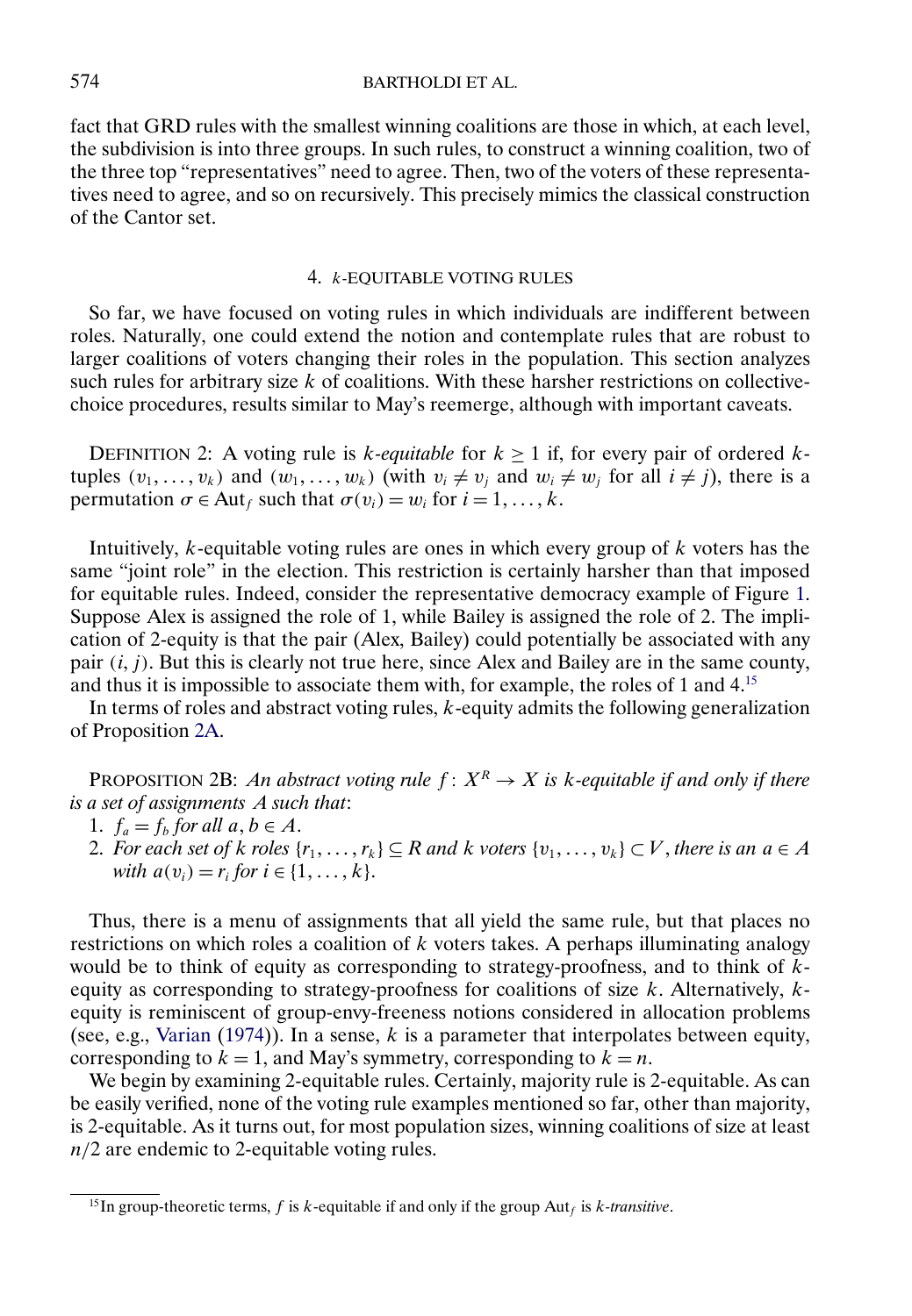<span id="page-12-0"></span>We say that almost every natural number satisfies a property P if the subset  $N_P \subseteq \mathbb{N}$  of the natural numbers that have property  $P$  satisfies

$$
\lim_{n\to\infty}\frac{|N_P\cap\{1,\ldots,n\}|}{n}=1.
$$

THEOREM 4: *For almost every natural number* n, *every* 2*-equitable voting rule for* n *voters has no winning coalitions of size less than* n/2. *In particular*, *for almost all* n, *the only* 2 *equitable*, *neutral*, *positively responsive voting rule is majority*.

Thus, for almost all  $n$ , the assumption of symmetry in May's theorem can be substituted with the much weaker assumption of 2-equity.

The proof of Theorem 4 relies on modern group-theoretical results that were not available when May's theorem was introduced [\(Cameron, Neumann, and Teague](#page-25-0) [\(1982\)](#page-25-0)). As it turns out, there is a vanishing share of integers for which there exist 2-transitive groups that are neither the set of all permutations nor the set of even permutations. We show in Lemma [3](#page-19-0) in the Appendix that those latter groups yield winning coalitions of size at least  $n/2$ , implying the result.

Theorem 4 states that for most population sizes, 2-equitable rules imply large winning coalitions. This notably does not hold for *all* population sizes. In Appendix [C,](#page-22-0) we construct 2-equitable and 3-equitable voting rules with small winning coalitions, which apply to arbitrarily large population sizes.

When considering more stringent equity restrictions, results are much starker and conclusions hold for *all* population sizes.

THEOREM 5: *Every* 6*-equitable voting rule has no winning coalitions of size less than* n/2. *In particular*, *the only* 6*-equitable*, *neutral*, *positively responsive voting rule is majority*. 16

The proof of Theorem 5 relies on discoveries from the 1980s and 1990s that showed that, for any  $n$ , the only 6-transitive groups are the group of all permutations and the group of even permutations. These results are a consequence of the successful completion of a large project, involving thousands of papers and hundreds of authors, called the *Classification of Finite Simple Groups*; see [Aschbacher, Lyons, Smith, and Solomon](#page-25-0) [\(2011\)](#page-25-0).

We stress that  $k$ -equity is a strong restriction. Nonetheless, for any fixed  $k$ ,  $k$ -equity is a far weaker restriction than May's symmetry. In that respect, Theorem 5, like Theorem 4, offers a strengthening of May's original result.

### 5. TOWARDS A CHARACTERIZATION OF EQUITABLE VOTING RULES

As our examples throughout illustrate, the set of equitable voting rules is broad and does not admit a simple universal procedural description. Their full characterization would be as complex as the full classification of finite simple groups alluded to above, and is beyond the scope of this paper.

We start here by classifying the equitable voting rules for electorate sizes of the form  $n = p$  and  $n = p<sup>2</sup>$  with p a prime. We do so for two reasons. First, these cases are easier

<sup>&</sup>lt;sup>16</sup>Furthermore, if  $n > 24$ , the same conclusions follow from the weaker assumption of 4-equity.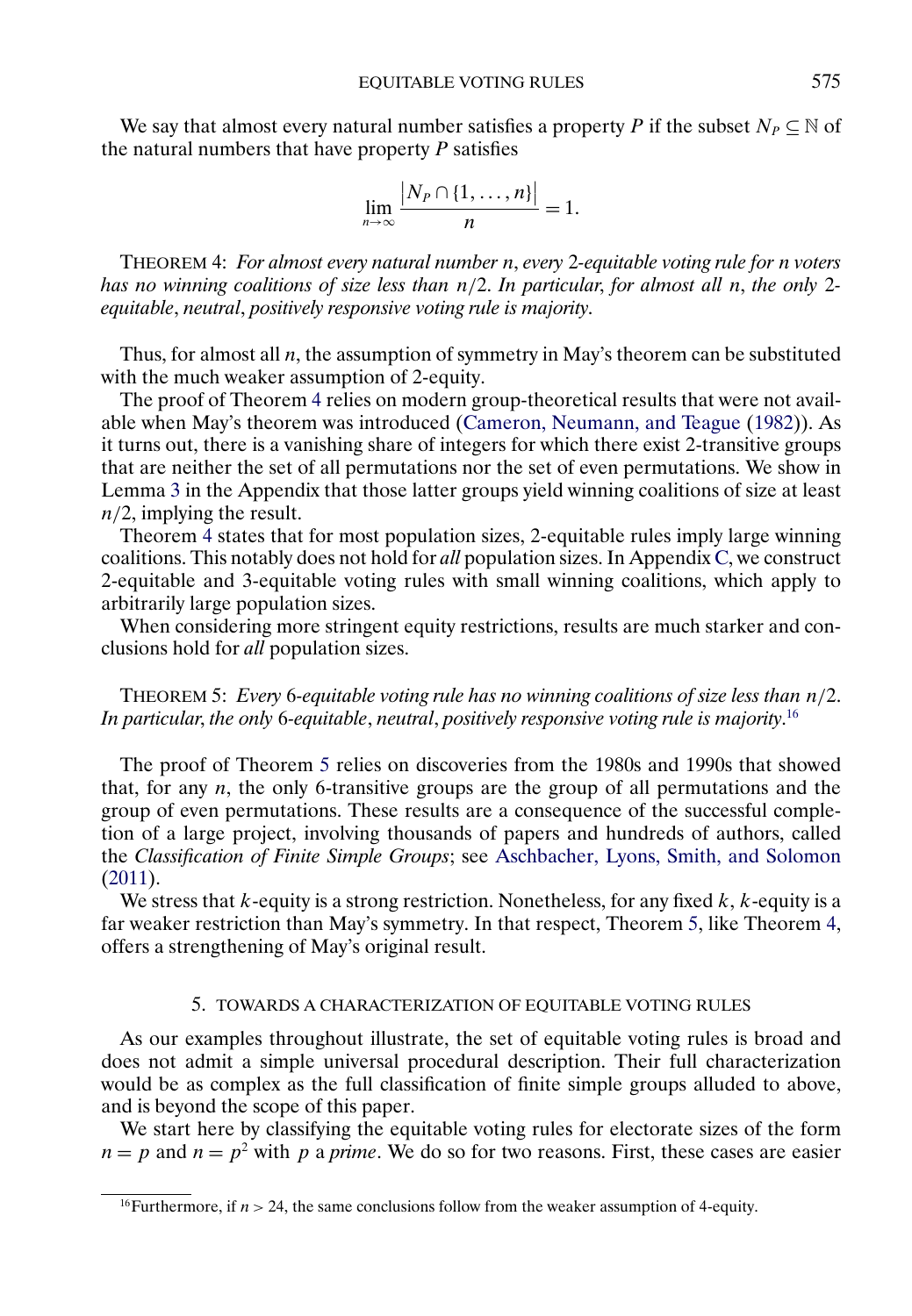<span id="page-13-0"></span>to handle, while still illustrating some of the complexities entailed in the general characterization of equitable voting rules. To gain some intuition for why these cases are easier, consider the representative democracy rule. When  $n = p$ , the only representative democracy rule is majority, since there is no way to divide the voters into nonsingleton counties of equal size. In particular, the class of equitable rules for  $n = p$  is drastically restricted. The second reason we focus on these cases is that they allow us to contemplate general voting rules that can be applied for all electorate sizes  $n$ .

For our classification, it will be useful to define *cyclic* voting rules and 2*-cyclic* voting rules.

A voting rule f for n voters is said to be *cyclic* if one can identify the voters with the set  $\{0, \ldots, n-1\}$  in such a way that the permutation  $\sigma: \{0, \ldots, n-1\} \rightarrow \{0, \ldots, n-1\}$ given by  $\sigma(i) = i + 1 \mod n$  is an automorphism of f. Intuitively, a voting rule is cyclic if the voters can be arranged on a circle in such a way that rotating, or shifting all voters one space to the right—tantamount to an application of  $\sigma$ —does not affect the outcome. An example of a cyclic voting rule is the longest-run rule described in Section [3.](#page-8-0) A perhaps less obvious example is that of the representative democracy rule; the arrangement on the cycle entails positioning members of the same county equidistantly along the cycle. In the example of Figure [2](#page-2-0) in which voters  $\{1, 2, \ldots, 9\}$  are arranged in counties  $\{ \{1, 2, 3\}, \{4, 5, 6, \}, \{7, 8, 9\} \}$ , if we arrange the voters along the cycle by the order  $(1, 4, 7, 2, 5, 8, 3, 6, 9)$ , then applying  $\sigma$  results in the order  $(4, 7, 2, 5, 8, 3, 6, 9, 1)$ , and so the first county is mapped to the second, the second is mapped to the third, and the third back to the first. Thus, the voting rule is unchanged by  $\sigma$ , and hence cyclic.

A voting rule f for  $n = n_1 \times n_2$  voters is said to be 2-cyclic if one can identify the voters with the set  $\{0, \ldots, n_1 - 1\} \times \{0, \ldots, n_2 - 1\}$  in such a way that the permutations  $\sigma_1$  and  $\sigma_2$  given by

$$
\sigma_1(i_1, i_2) = (i_1 + 1 \mod n_1, i_2),
$$
  
\n
$$
\sigma_2(i_1, i_2) = (i_1, i_2 + 1 \mod n_2)
$$

are automorphisms of  $f$ . Intuitively, a voting rule is 2-cyclic if one can arrange the voters on an  $n_1 \times n_2$  grid such that shifting all voters to the right (and wrapping the rightmost ones back to the left) or shifting all voters up (and again, wrapping the topmost ones to the bottom) does not affect the outcome. It is easy to see that the CCC rule is an example of such a rule, as is the representative democracy rule.

PROPOSITION 3: Let  $f: X^V \to X$  *be an equitable voting rule, and let p be prime. If*  $n = p$ , *then* f *is cyclic.* If  $n = p^2$ , *then* f *is either cyclic*, *or* 2*-cyclic*, *or both*.

The generalization to  $n = p^d$  for  $d > 2$  is more intricate, and is not a straightforward extension to higher dimensional d-cyclic rules. See our discussion in Appendix [B.7.](#page-20-0)

This proposition has an important implication to the design of simple, equitable voting rules that are not tailored to particular electorate sizes. Majority rule is one such rule one only needs to tally the votes and consider the difference between the number of supporters of one alternative relative to the other. The longest-run voting rule is another such example. In fact, any such rule must also work for electorates comprised of a prime number of voters, and in particular *must* be cyclic. It would be interesting to understand whether a far larger class of rules than cyclic voting rules can work for *almost all* electorate sizes.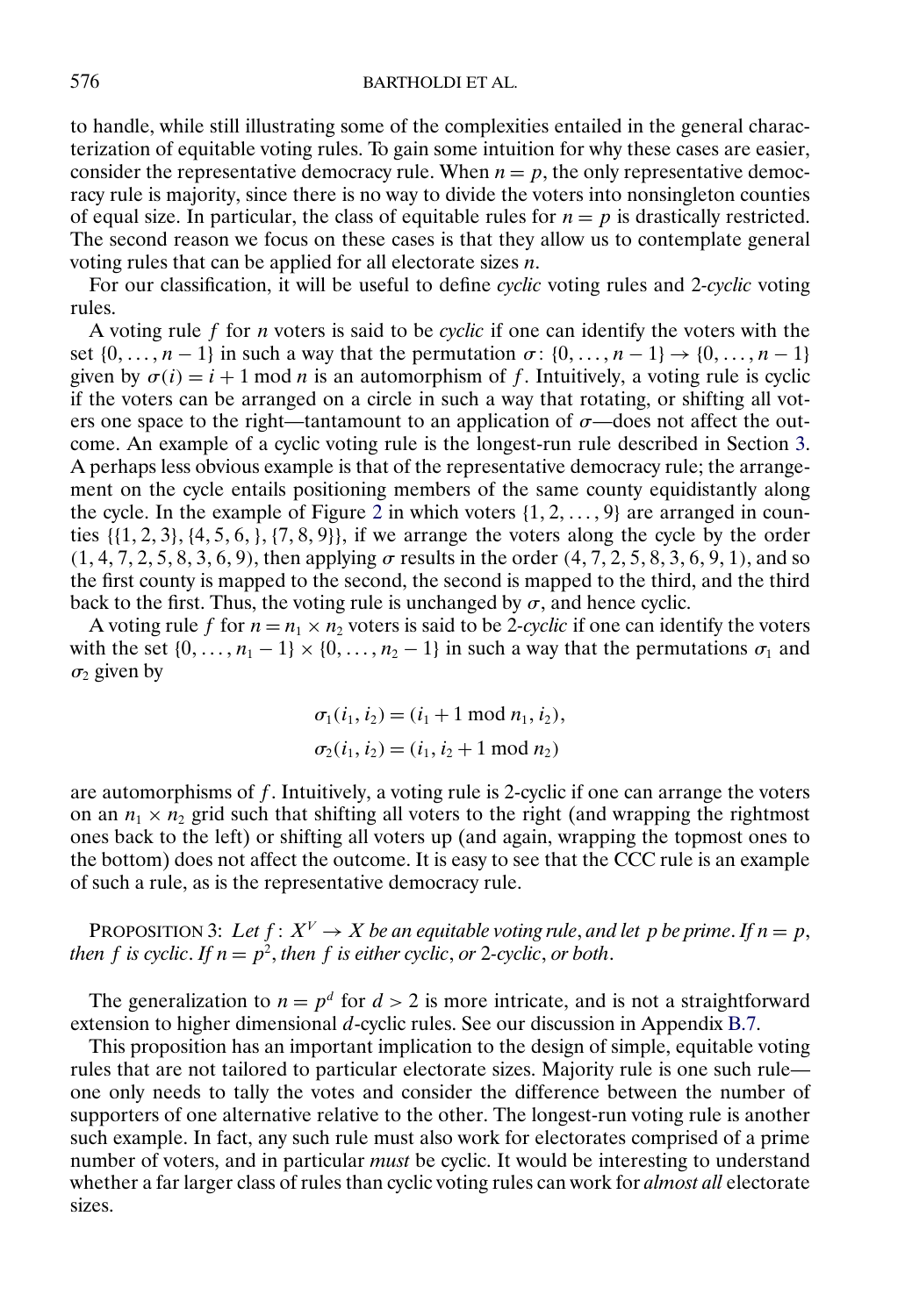### 6. CONCLUSIONS

<span id="page-14-0"></span>In this paper, we study equity, a notion of procedural fairness that captures equality between different voters' roles.

The voting rules that satisfy May's symmetry axiom admit a simple description: a voting rule is symmetric, or anonymous, if and only if the outcome depends only on the number of voters who choose each possible vote. In contrast, the set of equitable voting rules is much richer, and its complexity is intimately linked to frontier problems in mathematics; in particular, the classification of finite simple groups. This paper includes a number of diverse examples, but the class of all equitable rules is larger yet. Understanding which equitable rules satisfy different desirable conditions—nonmalleability, inclusiveness, etc. could be an interesting avenue for future research.

We believe the approach taken here could potentially be useful for various other contexts. For example, symmetric games are often thought of as ones in which *any* permutation of players' identities does not affect individual payoffs (e.g., [Dasgupta and Maskin](#page-25-0) [\(1986,](#page-25-0) p. 18)). As is well known, such finite games have symmetric equilibria. Interestingly, in his original treatise on games, Nash took an approach to symmetry that is similar to ours, studying the automorphism group of the game. He showed that equity, analogously defined for games, suffices for the existence of symmetric equilibria: that is, it suffices that, for every two players v and w, there is an automorphism of the game that maps v to w [\(Nash](#page-25-0) [\(1951,](#page-25-0) p. 289)).<sup>17</sup> It would be interesting to explore further the consequences of equity so defined in more general strategic interactions.

# APPENDIX A: A PRIMER ON FINITE GROUPS

This section contains what is essentially a condensed first chapter of a book on finite groups (see, e.g., [Rotman](#page-26-0) [\(2012\)](#page-26-0)), and is provided for the benefit of readers who are not familiar with the topic. The terms and results covered here suffice to prove the main results of this paper.

Let  $N = \{1, ..., n\}$ . A *permutation* of N is a bijection  $g: N \rightarrow N$ . The inverse of a permutation g is denoted by  $g^{-1}$  (so  $g^{-1}(g(i)) = i$ ), and the composition of two permutations g and h is simply gh; that is, if  $k = gh$  then  $k(i) = g(h(i))$ .

A *group*—for our purposes—will be a nonempty set of permutations that (1) contains  $g^{-1}$  whenever it contains g, and (2) contains gh whenever it contains both g and h. It follows from this definition that every group must include the trivial, identity permutation e that satisfies  $e(i) = i$  for all i.

Groups often appear as sets of permutations that *preserve some invariant*. In our case, Aut<sub>f</sub> is the group of permutations of the voters that preserves every outcome of f. It is easy to see that  $\text{Aut}_f$  is indeed a group.

A subgroup H of G is simply a subset of G that is also a group. Given  $g \in G$ , we denote

$$
gH = \{gh \in G : h \in H\}.
$$

The sets gH are in general not subgroups, and are called the *left cosets* of H (the right cosets are of the form  $Hg$ ). It is easy to verify that all left cosets are disjoint, and that each has the same size as  $H$ . It follows that the size of G is divisible by the size of  $H$ .

<sup>17</sup>Theorem 2 in [Nash](#page-25-0) [\(1951\)](#page-25-0) states that "Any finite game has a symmetric equilibrium point." Now, Nash's definition of a symmetric equilibrium is a strategy profile s such that  $s_i = s_j$  whenever there is an automorphism  $\chi$  of the game with  $\chi(i) = j$ . In particular, for there to be a symmetric strategy in the sense we usually consider, where all players use the same strategy, it suffices for there to be a transitive automorphism group, that is, one in which, for every *i*, *j*, there is an automorphism  $\chi$  with  $\chi(i) = j$ .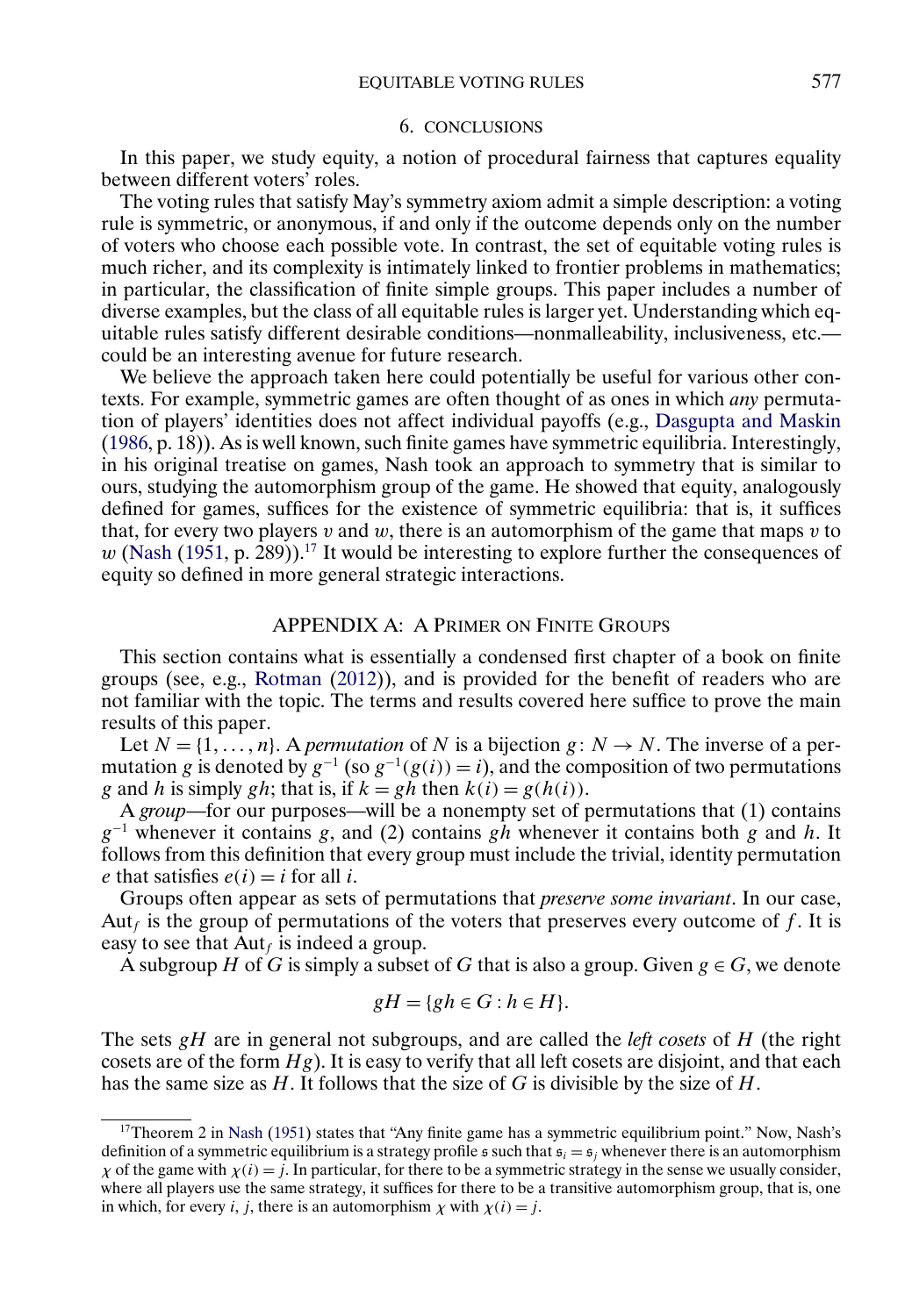<span id="page-15-0"></span>Given an element  $i \in N$ , we denote by  $G_i$  the set of permutations that fix i. That is,  $g \in G_i$  if  $g(i) = i$ .  $G_i$  is a subgroup of G. It is called the *stabilizer* of *i*.

The *G-orbit* of  $i \in N$  is the set of  $j \in N$  such that  $j = g(i)$  for some  $g \in G$ , and is denoted by Gi. As it turns out, if j is in the orbit of i then the set of  $g \in G$  such that  $g(i) = j$  is a coset of the stabilizer  $G_i$ . It follows that there is a bijection between the orbit  $Gi$  and the cosets of  $G_i$ . This is called the *orbit-stabilizer theorem*.

Recall that G is transitive if, for all i and j, there is a  $g \in G$  such that  $g(i) = j$ . This is equivalent to there existing only a single G-orbit, or that  $\tilde{j}$  is in the orbit of  $i$  for every  $i, j$ . Therefore, if G is transitive, the orbit  $Gi$  is of size n, and since we can identify this orbit with the cosets of  $G_i$ , there are *n* such cosets. Since they are all the same size as  $G_i$ , and since they form a partition of G, each coset of  $G_i$  must be of size  $|G|/n$ . We will use this fact in the proof of Theorem [2.](#page-9-0)

#### APPENDIX B: PROOFS

### B.1. *Proofs of Propositions [1A,](#page-7-0) [1B,](#page-7-0) [2A,](#page-7-0) and [2B](#page-11-0)*

PROOF OF PROPOSITION [1A:](#page-7-0) We begin by showing that if  $f$  is anonymous, then all assignments are equivalent under  $f$ .

Assume that f is symmetric, and let a and b be two assignments. Define  $\sigma = b \circ a^{-1}$ . Then, by definition of symmetry, for every  $\phi \in X^V$ ,

$$
f_a(\phi) = f(\phi \circ a^{-1}) = f((\phi \circ a^{-1})^{\sigma}) = f(\phi \circ a^{-1} \circ \sigma^{-1})
$$
  
=  $f(\phi \circ a^{-1} \circ (a \circ b^{-1})) = f(\phi \circ b^{-1}) = f_b(\phi)$ 

and hence  $a$  and  $b$  are equivalent. Since  $a$  and  $b$  were chosen arbitrarily, it follows that all assignments are equivalent under f.

Conversely, suppose that all assignments are equivalent under  $f$ . We need to show that for any  $\sigma \in S(R)$  and any  $\phi \in X^R$ ,  $f(\phi) = f(\phi^{\sigma})$ . Fix  $\sigma$  and  $\phi$ , let a be any assignment, and let  $b = \sigma \circ a$ . Then since a and b are equivalent,

$$
f(\phi) = f((\phi \circ a) \circ a^{-1}) = f_a(\phi \circ a) = f_b(\phi \circ a)
$$
  
=  $f(\phi \circ (a \circ b^{-1})) = f(\phi \circ \sigma^{-1}) = f(\phi^{\sigma}).$ 

Since  $\sigma$  and  $\phi$  were arbitrary, it follows that f is symmetric.

In analogy with the notion of equivalence of roles given in Section [2.4,](#page-6-0) say that two k-tuples of roles **r** and **s** are equivalent if there is a k-tuple **v** of voters and a pair of assignments a and b such that  $f_a = f_b$ ,  $a(\mathbf{v}) = \mathbf{r}$ , and  $b(\mathbf{v}) = \mathbf{s}$ . Proposition [1B](#page-7-0) then follows from the next proposition by setting  $k$  to 1.

PROPOSITION 3: *An abstract voting rule*  $f: X^R \to X$  *is k-equitable if and only if all ktuples of roles are equivalent under* f .

PROOF: Fix an assignment a. The rule f is k-equitable if and only if  $f_a$  is k-equitable, which holds if and only if, for every pair of k-tuples  $(v_1, \ldots, v_k)$  and  $(w_1, \ldots, w_k)$  of voters, there is a  $\sigma \in S(V)$  such that  $\sigma((v_1,\ldots,v_k)) = (w_1,\ldots,w_k)$  and, for all  $\phi \in X^V$ ,  $f_a(\phi) =$ 

$$
Q.E.D.
$$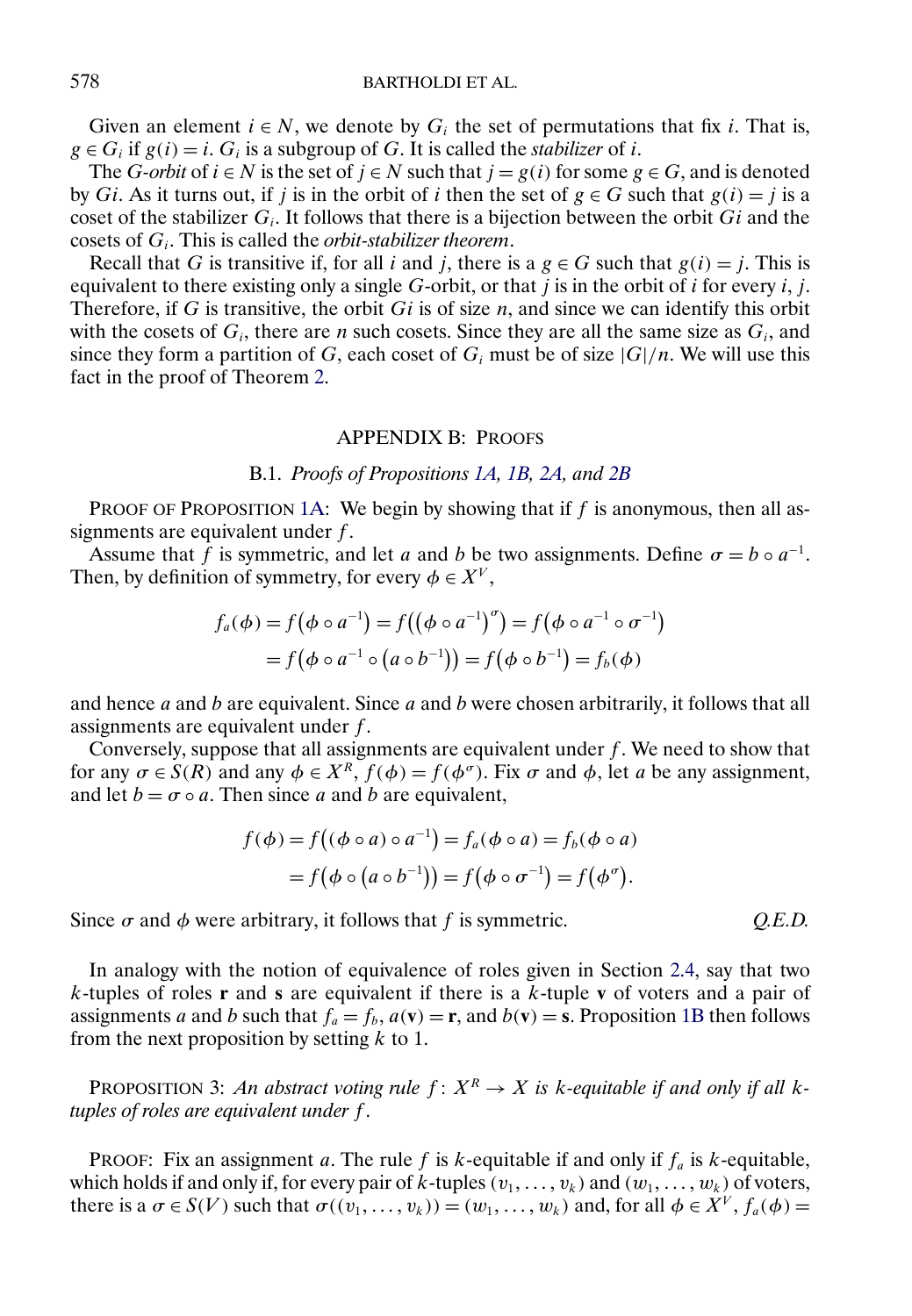$f_a(\phi^\sigma)$ . Since

$$
f_a(\phi^\sigma) = f((\phi \circ \sigma^{-1}) \circ a^{-1})
$$
  
=  $f(\phi \circ (a \circ \sigma)^{-1})$   
=  $f_{a \circ \sigma}(\phi)$ ,

it follows that f is k-equitable if and only if for every pair of k-tuples  $(v_1, \ldots, v_k)$  and  $(w_1, \ldots, w_k)$  of voters there is a  $\sigma \in S(V)$  such that  $\sigma((v_1, \ldots, v_k)) = (w_1, \ldots, w_k)$  and  $f_a = f_{a \circ \sigma}$ .

Now, this holds if and only if for every pair of k-tuples  $(r_1, \ldots, r_k)$  and  $(s_1, \ldots, s_k)$ of roles, there is a  $\sigma \in S(V)$  such that  $\sigma(a^{-1}(r_1,\ldots,r_k)) = a^{-1}(s_1,\ldots,s_k)$  and  $f_a = f_{a\circ\sigma}$ . But this holds if and only if for every such pair of k-tuples of roles, there is a  $\sigma \in S(V)$ and a k-tuple of voters  $(v_1, \ldots, v_k)$  such that  $f_a = f_{a \circ \sigma}$ ,  $a((v_1, \ldots, v_k)) = (r_1, \ldots, r_k)$ ,  $(a \circ$  $\sigma$ )( $(v_1, \ldots, v_k)$ ) = (s<sub>1</sub>, ..., s<sub>k</sub>), which holds if and only if every pair of k-tuples of roles is equivalent under f.  $Q.E.D.$ 

We now prove Proposition [2B.](#page-11-0) Proposition [2A](#page-7-0) then follows directly by setting  $k$  to 1.

PROOF OF PROPOSITION [2B:](#page-11-0) We first show that if  $f$  is  $k$ -equitable, then there is a set A as above.

Assume  $f$  is  $k$ -equitable. Fix an assignment  $a$ , and let

$$
A = \{b \text{ an assignment s.t. } f_a = f_b\}.
$$

(1) is immediate from the definition of A. To see that (2) holds, note that for any  $k$ -tuple of roles  $(r_1, \ldots, r_k)$  and any k-tuple of voters  $(v_1, \ldots, v_k)$ , it follows from a result anal-ogous to Proposition [3](#page-15-0) that since f is  $k$ -equitable, there are assignments c and d such that  $c((v_1, ..., v_k)) = (r_1, ..., r_k)$ ,  $d((v_1, ..., v_k)) = a((v_1, ..., v_k))$ , and  $f_c = f_d$ . Now,  $f_c = f_d$  implies that, for all  $\phi \in X^V$ ,  $f_c(\phi) = f_d(\phi)$ , which implies that, for all  $\phi \in X^V$ ,  $f_c(\phi \circ (a^{-1} \circ d)) = f_d(\phi \circ (a^{-1} \circ d))$ . It follows that, for all  $\phi \in X^V$ ,

$$
f_{\text{cod}^{-1}\circ a}(\phi) = f(\phi \circ (c \circ d^{-1} \circ a)^{-1})
$$
  
=  $f((\phi \circ (a^{-1} \circ d)) \circ c^{-1})$   
=  $f_c(\phi \circ (a^{-1} \circ d))$   
=  $f_d(\phi \circ (a^{-1} \circ d))$   
=  $f((\phi \circ (a^{-1} \circ d)) \circ d^{-1})$   
=  $f(\phi \circ a^{-1})$   
=  $f_a(\phi)$ ,

and hence  $f_{cod^{-1} \circ a} = f_a$ . But this implies that  $c \circ d^{-1} \circ a \in A$ . Since  $(c \circ d^{-1} \circ a)((v_1, \ldots, v_n))$  $(v_k) = c(d^{-1}(a((v_1, \ldots, v_k)))) = c((v_1, \ldots, v_k)) = (r_1, \ldots, r_k), (2)$  then follows.

We now show that if there is a set A as above, then  $f$  is  $k$ -equitable.

Assume there is such an  $A$ . By a result analogous to Proposition [3,](#page-15-0) it is sufficient to show that all  $k$ -tuples of roles are equivalent under  $f$ . But this follows immediately from (2) and the definition of equivalence of k-tuples of roles. *Q.E.D.*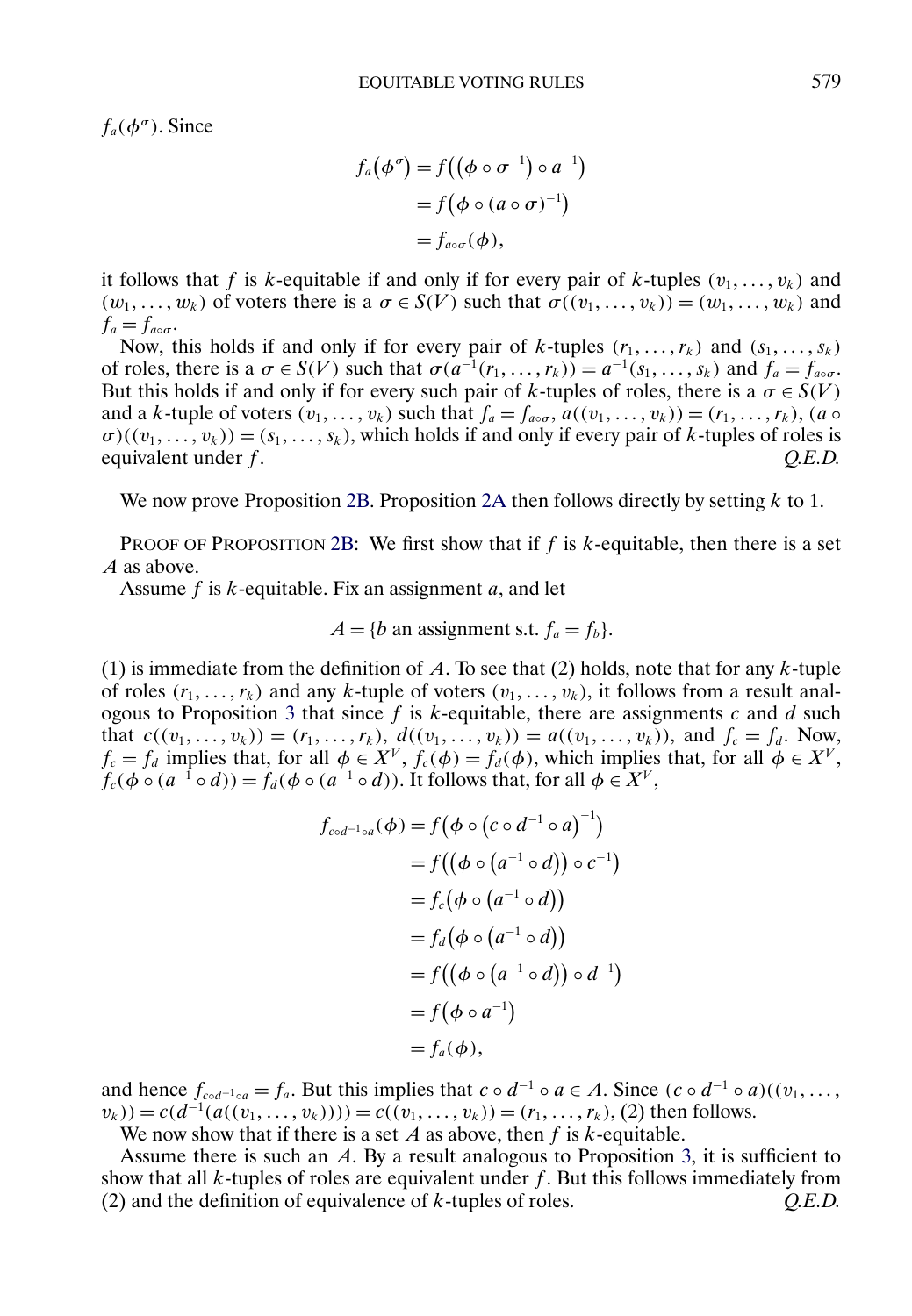# 580 BARTHOLDI ET AL.

#### B.2. *Proof of Lemma [1](#page-8-0)*

PROOF OF LEMMA [1:](#page-8-0) Let  $f$  be the voting rule defined as follows. For a voting profile  $\phi$ , if there is a set  $W \in \mathcal{W}$  such that  $\phi(w) = 1$  for all  $w \in W$ , then  $f(\phi) = 1$ , and similarly, if there is a set  $W \in W$  such that  $\phi(w) = -1$  for all  $w \in W$ , then  $f(\phi) = -1$ . This is well-defined, since if there are two such sets  $W$ , they must agree because they intersect. If there are no such sets, then  $f(\phi)$  is determined by majority.

That  $f$  is neutral follows immediately from the symmetry in the definition of  $f$  when some  $W \in \mathcal{W}$  agrees on either 1 or  $-1$  and the fact that majority is neutral. To see that f is positively responsive, suppose that  $f(\phi) \in \{0, 1\}$ ,  $\phi'(x) \ge \phi(x)$  for all  $x \in V$ , and  $\phi'(y)$  $\phi(y)$  for some  $y \in V$ . Since  $f(\phi) \neq -1$ , there is no set  $W \in W$  such that  $\phi(x) = -1$  for all  $x \in W$ , hence the same is true for  $\phi'$ . If there is some set  $W \in W$  such that  $\phi'(x) = 1$ for all  $x \in W$ , then  $f(\phi') = 1$ . If not, then the same is true of  $\phi$ , and hence by positive responsiveness of majority,  $f(\phi') = 1$ .

Finally, it is immediate from the definition of f that every  $W \in \mathcal{W}$  is a winning coalition. *Q.E.D.*

# B.3. *Proof of Theorem [1](#page-8-0)*

PROOF OF THEOREM [1:](#page-8-0) The longest-run voting rule is equitable since any rotation of the cycle is an automorphism. That is, for every k, the map  $\sigma: V \to V$  defined by  $\sigma(i) =$  $i + k$  mod *n* leaves the outcome unchanged. Furthermore, for every pair of voters i, j, if we set  $k = i - j$ , then  $\sigma(i) = j$ .

For every V of size n, we claim that the longest-run rule  $\ell: X^V \to X$  has winning coali-For every  $V$  or size *n*,<br>tions of size  $2\lceil \sqrt{n} \rceil - 1$ .

Let

$$
W = \{0, \ldots, \lceil \sqrt{n} \rceil - 1\} \cup \{w : w \bmod \lceil \sqrt{n} \rceil = 0\}.
$$

Any run that is disjoint from W is of length at most  $\lceil \sqrt{n} \rceil - 1$  since the second set in Any run that is disjoint from W is of length at most  $|\sqrt{n}| - 1$  since the second set in the definition of W is comprised of voters who are at most  $[\sqrt{n}]$  apart. However, the first the definition of *w* is comprised of voters who are at most  $|\sqrt{n}|$  apart. However, the first set is a contiguous block of length  $[\sqrt{n}]$ . Hence, if all  $w \in W$  vote identically in  $\{-1, 1\}$ , the longest run will be a subset of  $w$ , and hence the outcome will be the vote cast by all members of  $W$ . It then follows that  $W$  is a winning coalition.

Finally,

$$
|W| = |\{0, ..., \lceil \sqrt{n} \rceil - 1\}| + |\{w : w \bmod \lceil \sqrt{n} \rceil = 0\}| - |\{0\}|
$$
  
=  $\lceil \sqrt{n} \rceil + |\{w : w \bmod \lceil \sqrt{n} \rceil = 0\}| - 1$   
 $\leq 2\lceil \sqrt{n} \rceil - 1.$ 

Since every superset of a winning coalition is again a winning coalition, the result follows. *Q.E.D.*

#### B.4. *Proof of Theorem [2](#page-9-0)*

Readers who are not familiar with the theory of finite groups are encouraged to read Section [A](#page-14-0) before reading this proof.

Recall that the group of all permutations of a set of size  $n$  is denoted by  $S_n$ .

The next lemma shows that if a group G acts transitively on  $\{1, \ldots, n\}$ , then any set S that intersects all of its translates (i.e., sets of the form  $gS$  for  $g \in G$ ) must be of size at least  $\sqrt{n}$ . The proof of the theorem will apply this lemma to a winning coalition S.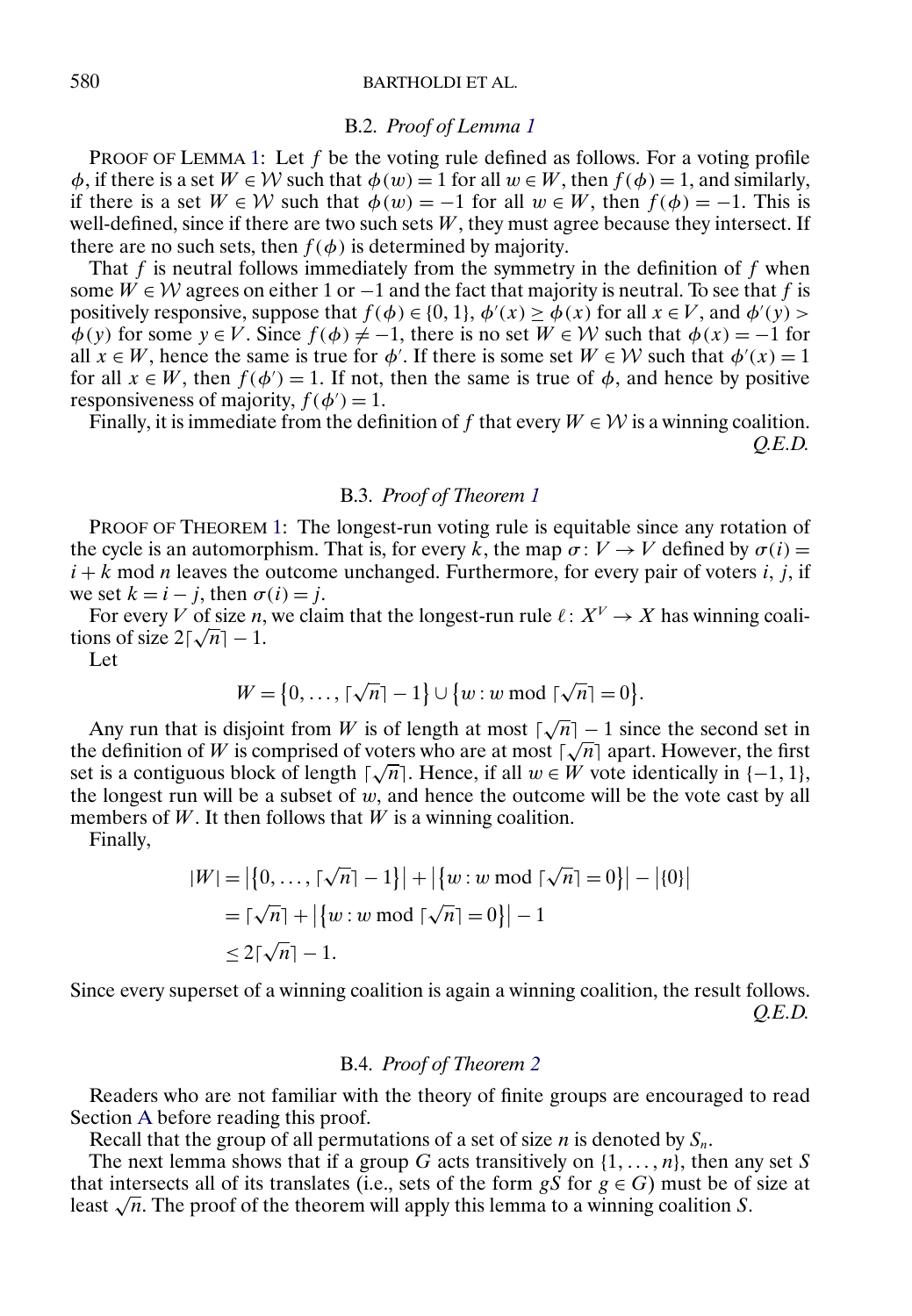<span id="page-18-0"></span>LEMMA 2: Let  $G \subset S_n$  be transitive, and suppose that  $S \subseteq V$  is such that, for all  $g \in G$ , LEMMA 2: Let G ⊂ S<sub>n</sub> b<br>gS ∩ S ≠ Ø. Then |S| ≥ √n.

**PROOF:** For any  $v, w \in V$ , define  $\Gamma_{v,w} = \{g \in G : g(v) = w\}$ . Then  $\Gamma_{v,w}$  is a left coset of the stabilizer of  $v$ . Hence, and since the action is transitive, it follows from the orbitstabilizer theorem that  $|\Gamma_{v,w}| = \frac{|G|}{n}$ . If  $gS \cap S \neq \emptyset$  for all  $g \in G$ , then for any  $g \in G$ , there exists  $v, w \in S$  such that  $g(v) = w$ , and hence

$$
\bigcup_{v,w\in S}\Gamma_{v,w}=G.
$$

Thus,

$$
|G| = \left|\bigcup_{v,w} \Gamma_{v,w}\right| \leq \sum_{v,w} |\Gamma_{v,w}| = |S|^2 \frac{|G|}{n},
$$

and we conclude that  $|S| \ge \sqrt{n}$ .  $Q.E.D.$ 

Our lower bound (Theorem [2\)](#page-9-0) is an immediate corollary of this claim.

PROOF OF THEOREM [2:](#page-9-0) Let f be an equitable voting rule for the voter set  $V$ . Suppose that  $W \subseteq V$  is a winning coalition for f. Then, for every  $\sigma \in Aut_f$ , it must be the case that  $\sigma(W) \cap W \neq \emptyset$  (otherwise, f would not be well-defined). Hence, it follows from Lemma 2 that  $|W| \geq \sqrt{n}$ . *Q.E.D.* 

### B.5. *Proof of Theorem [3](#page-10-0)*

PROOF OF THEOREM [3:](#page-10-0) Define  $C(n)$  to be the smallest size of any winning coalition in any generalized representative democracy rule for n voters. We show, by induction, that  $C(n) \geq n^{\log_3 2}$ .

If  $n = 1$ , a winning coalition must be of size 1, which is  $\geq 1^{\log_3 2}$ .

If  $n > 1$ , any generalized voting rule f is of the form  $f(\phi) = m(f_1(\phi|_{V_1}), f_2(\phi|_{V_2}), \dots,$  $f_d(\phi|_{V_d})$ ). Because the voting rule is equitable, the functions  $f_i$  are all isomorphic, and so have minimal winning coalitions of the same size. A minimal winning coalition for  $f$  would then need to include a strict majority of these, which is of size at least  $\frac{d+1}{2}$ . Therefore,<sup>18</sup>

$$
C(n) \ge \min_{d|n} \frac{d+1}{2} \cdot C(n/d). \tag{1}
$$

Assume, by the induction hypothesis, that  $C(m) \ge m^{\log_3 2}$  for all  $m < n$ . Then, for  $d|n$ ,

$$
\frac{d+1}{2} \cdot C(n/d) \ge \frac{d+1}{2} \cdot \left(\frac{n}{d}\right)^{\log_3 2} = n^{\log_3 2} \cdot \frac{d+1}{2} \cdot d^{-\log_3 2}.
$$

Denote  $h(d) = \frac{d+1}{2} \cdot d^{-\log_3 2}$ , so that

$$
\frac{d+1}{2}C(n/d) \ge n^{\log_3 2}h(d).
$$

<sup>&</sup>lt;sup>18</sup>Here and below,  $d|n$  denotes that d is a divisor of n.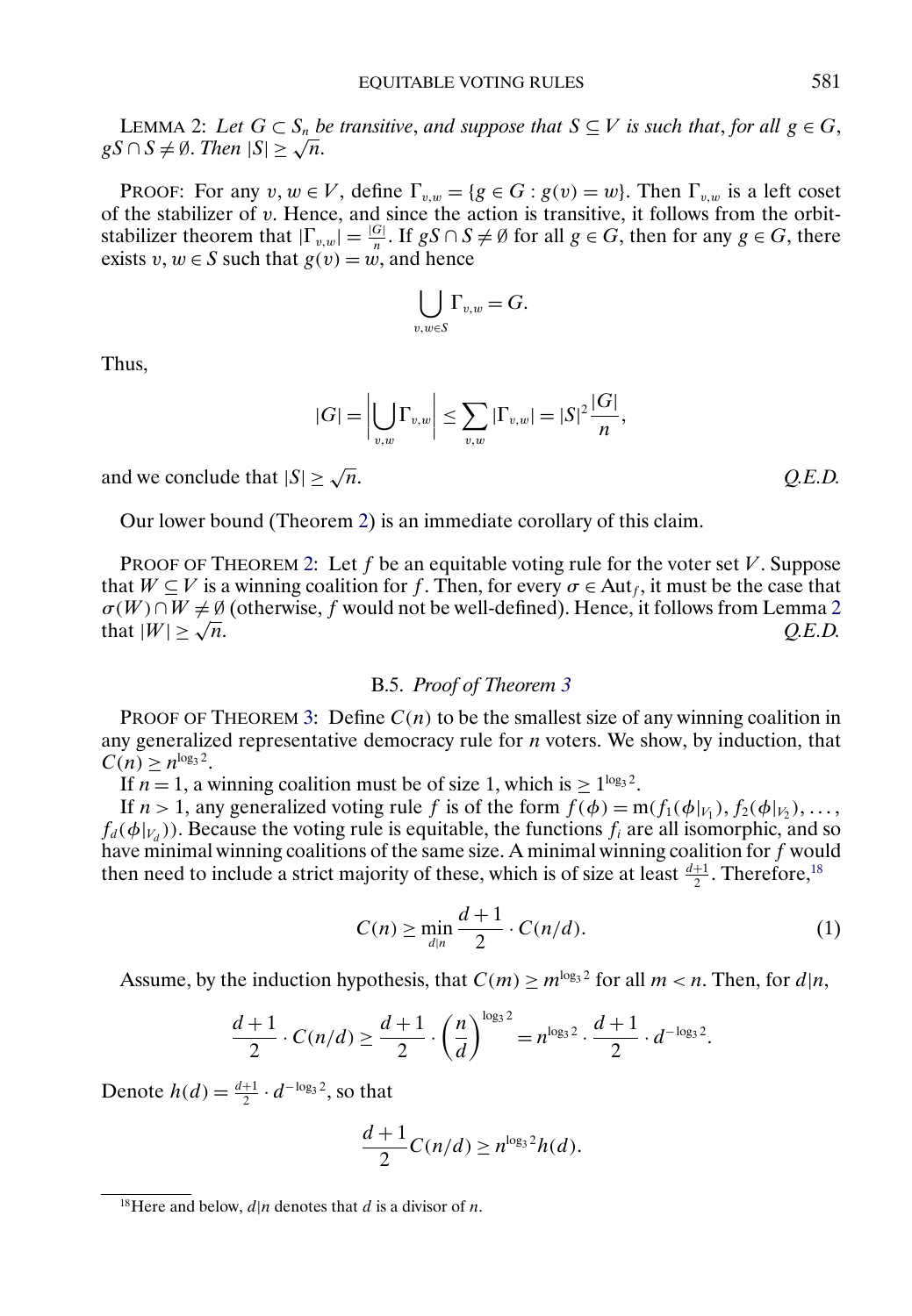<span id="page-19-0"></span>Note that  $h(d) \ge 1$ . To see this, observe that  $h(3) = 1$ , and

$$
h'(d) = \frac{d^{-\log 6/\log 3} \left( d \log \frac{3}{2} - \log 2 \right)}{2 \log 3} > 0
$$

for  $d \geq 3$ , and so  $h(d) \geq 1$  for  $d \geq 3$ .

We have thus shown that

$$
\frac{d+1}{2}C(n/d) \ge n^{\log_3 2},
$$

and so by [\(1\)](#page-18-0),  $C(n) > n^{\log_3 2}$ .

To see that  $C(n) = n^{\log_3 2}$  for arbitrarily large *n*, consider the following GRD rule (see Figure [4\)](#page-10-0). Take *n* to be a power of 3, and let  $f$  be defined recursively by partitioning at each level into three sets  $\{V_1, V_2, V_3\}$  of equal size. A simple recursive calculation shows that the winning coalitions of any two of  $\{V_1, V_2, V_3\}$  (e.g.,  $V_1$  and  $V_3$ , as in Figure [4\)](#page-10-0), is of size  $n^{\log_3 2}$ .  $Q.E.D.$ 

The construction of small winning coalitions in the last part of the proof mimics the construction of the Cantor set.

### B.6. *Proof of Theorems [4](#page-12-0) and [5](#page-12-0)*

The group of all even permutations is called the *alternating group* and is denoted  $A_n$ .

LEMMA 3: Let f be a voting rule for *n* voters. If  $\Delta u_f$  is either  $S_n$  or  $A_n$ , then every winning *coalition for* f *has size of at least* n/2.

PROOF: Suppose  $W \subseteq V$  is a winning coalition for f with  $|W| = k < n/2$ . Label the voters V by 1, ..., *n* such that  $W = \{1, ..., k\}$ , and let  $\pi$  be the permutation of V given by  $\pi(i) = n + 1 - i$  for  $i = 1, ..., n$ . If  $\lfloor n/2 \rfloor$  is odd, let  $\pi$  be the map above composed with the map that exchanges 1 and 2. It follows that  $\pi$  is in the alternating group, and hence  $\pi \in$  Aut<sub>f</sub>. However,  $\pi(W) \cap W = \emptyset$  since  $k < n+1-k$ , contradicting the assumption that W is a winning coalition.  $Q.E.D.$ 

PROOF OF THEOREM [4:](#page-12-0) Denote by  $\eta(n)$  the number of positive integers  $m \leq n$  for which there is no 2-transitive group action on a set of m elements except for  $S_m$  and  $A_m$ . It follows from the main theorem in [Cameron, Neumann, and Teague](#page-25-0) [\(1982\)](#page-25-0) that  $n - \eta(n)$ is at most  $3n/\log(n)$  for all *n* large enough. Since

$$
\lim_{n\to\infty}\frac{3n/\log(n)}{n}=0,
$$

it follows that

$$
\lim_{n\to\infty}\frac{\eta(n)}{n}=\lim_{n\to\infty}1-\frac{n-\eta(n)}{n}=1,
$$

and so the claim follows from Lemma 3. *Q.E.D.*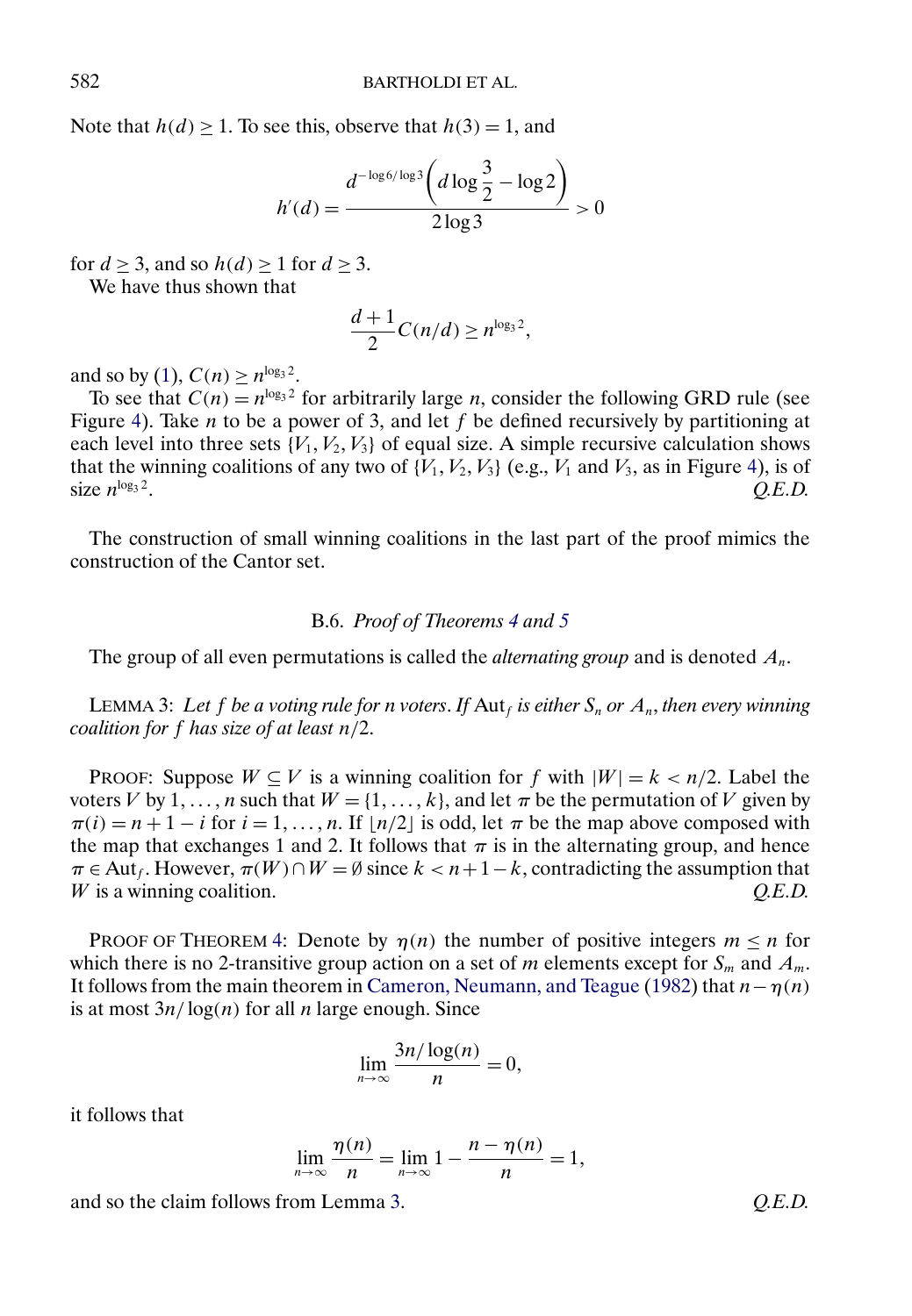<span id="page-20-0"></span>PROOF OF THEOREM [5:](#page-12-0) The only 4- or 5-transitive finite groups aside from the alternating and symmetric groups are the Mathieu groups, with the largest action on a set of size 24 [\(Dixon and Mortimer](#page-25-0) [\(1996\)](#page-25-0)). Hence, for  $n > 24$ , every 4- or 5-transitive voting rule must have either  $S_n$  or  $A_n$  as an automorphism group. Furthermore, the *only* 6-transitive groups are  $S_n$  or  $A_n$  (again, see [Dixon and Mortimer](#page-25-0) [\(1996\)](#page-25-0)). Hence, the result follows immediately from Lemma 3. *O.E.D.* result follows immediately from Lemma [3.](#page-19-0)

# B.7. *Proof of Proposition [3](#page-13-0)*

This proposition's proof follows directly from group theory results that are classical, but that are not covered in our primer in Section [A,](#page-14-0) and which we now review briefly.

Let G be a group. The *order* of G is simply its size. The order of  $g \in G$  is the smallest *n* such that  $g^n$  is the identity. Given a prime p, we say that a group P is a p-group if the orders of all of its elements are equal to powers of  $p$ . We assume for the remainder of this section that  $p$  is prime.

Let G be a finite group with  $|G| = p^d \cdot m$ , where  $d \ge 1$ , and m is not divisible by p. [Sylow](#page-26-0) [\(1872\)](#page-26-0) proved that, in this case, G has a subgroup P that is a p-group of order  $p^d$ . Such groups are called Sylow p-groups in his honor. The following lemma states an important and well-known fact (see, e.g., [Wielandt](#page-26-0) [\(2014,](#page-26-0) Theorem 3.4')) regarding Sylow p-groups.

LEMMA 4: Let G act transitively on a set V of size  $n = p^d$ , for some  $d \geq 1$ . Any Sylow p*-subgroup of* G *acts transitively on* V .

PROOF: Since the order of G is divisible by the size of V,  $|G| = p^{d+\ell} \cdot m$  for some  $\ell \ge 0$ and *m* not divisible by p. Let P be a Sylow p-subgroup, so that  $|P| = p^{d+\ell}$ .

For any  $i \in V$ , the size of the P-orbit Pi divides  $|P| = p^{d+\ell}$ , and so is equal to  $p^{d-a}$ for some  $a \ge 0$ . Now, the size of the stabilizers  $P_i$  and  $G_i$  is  $|P_i| = |P|/|P_i| = p^{\ell+a}$  and  $|G_i| = p^{\ell} \cdot m$ . Since  $P_i$  is a subgroup of  $G_i$ ,  $|P_i|$  divides  $|G_i|$ , and so  $a = 0$ ,  $|Pi| = p^{\ell} = n$ , and P acts transitively on V.  $Q.E.D.$ 

The *center* of a group is the collection of all of its elements that commute with all the group elements: { $g \in \overline{G}$  :  $gh = hg$  for all  $h \in G$ }. This is easily seen to also be a subgroup of G.

LEMMA 5: *Every nontrivial* p*-group has a nontrivial center*.

For a proof, see Theorem 6.5 in [Lang](#page-25-0) [\(2002\)](#page-25-0). Here and below, a nontrivial group is a group of order larger than 1.

Let G be a group that acts transitively on a set V, and let Z be the center of G. Denote by  $G/Z$  the set of left cosets of Z, and let  $\hat{V}$  be the set of Z-orbits of V. If  $v, w \in V$  are in the same Z-orbit, then  $g(v)$  and  $g(w)$  are also in the same Z-orbit, since if  $z(v) = w$ then  $z(g(v)) = g(z(v)) = g(w)$ . Hence, each  $g \in G$  induces a permutation on  $\hat{V}$ . Note that  $g, h \in G$  induce the same permutation on  $\hat{V}$  if they are in the same element of  $G/Z$ . Hence, we can think of  $G/Z$  as a group of permutations of  $\hat{V}$ . This group must act transitively on  $\hat{V}$  since G acts transitively on V. Furthermore, if a subgroup of  $G/Z$  acts transitively on  $\hat{V}$ , then the union of the cosets it includes is a subgroup of G that acts transitively on  $V$ .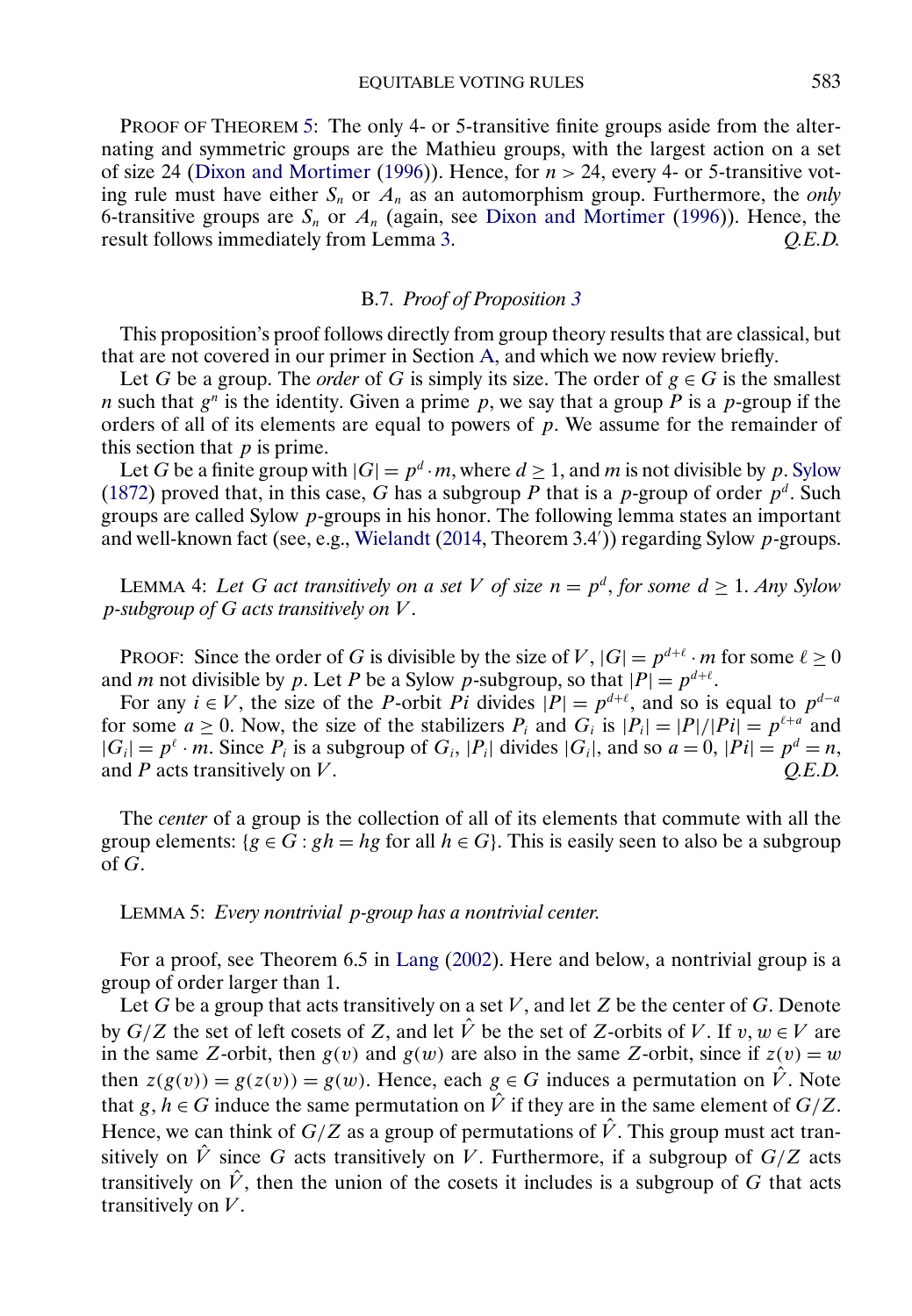# <span id="page-21-0"></span>584 BARTHOLDI ET AL.

LEMMA 6: Let *G* be a group acting transitively on a set *V* of size  $p^d$ , for some  $d \ge 1$ . There *exists a p-subgroup* R of  $\ddot{G}$  of size  $p^d$  acting transitively on  $V$  with trivial stabilizers.

PROOF: Let P denote a Sylow p-subgroup of G. By Lemma [4,](#page-20-0) the action of P on V is also transitive.

Let  $Z$  denote the center of  $P$ . Since  $P$  is nontrivial, by Lemma [5,](#page-20-0)  $Z$  is nontrivial. We claim that the Z action on V has trivial stabilizers. To see this, assume that  $h(v) = v$  for some v, and choose any  $w \in V$ . Since P acts transitively, there is some  $g \in P$  such that  $g(v) = w$ . Since h commutes with g,

$$
h(w) = h(g(v)) = g(h(v)) = g(v) = w,
$$

and so, since w was arbitrary, h is the identity. Hence,  $Z_v = \{e\}$  for every  $v \in V$ . Note that by the orbit-stabilizer theorem, this implies that each Z orbit is equal in size to Z.

If the action of Z is also transitive, we are done, since we can take  $R = Z$ .

Finally, consider the case that Z does not act transitively.

In this case,  $P' = P/Z$  acts transitively on  $\hat{V}$ , the set of the Z-orbits of V. By induction, P' has a subgroup Z' which acts transitively with trivial stabilizers on  $\hat{V}$ , and hence has size  $|\hat{V}|$ . Note that since the action of Z has trivial stabilizers, every Z-orbit has size  $|Z|$ , and so  $|\hat{V}| = |V|/|Z| = p^d/|Z|$ . Thus, taking R to be the union of the cosets in  $P/Z$  that comprise Z', R acts transitively on V. Finally, since this subgroup has size  $|Z'|\cdot |Z| = p^d = |V|$ , it follows that the action of R has trivial stabilizers. *Q.E.D.*

A group is said to be *abelian* if all of its elements commute:  $gh = hg$  for all  $g, h \in G$ . Note that the center of every group is abelian by definition. The structure of abelian groups is simple and well understood: Kronecker's theorem [\(Kronecker](#page-25-0) [\(1870\)](#page-25-0), [Stillwell](#page-26-0) [\(2012,](#page-26-0) Theorem 5.2.2)) states that every abelian group is a product of cycles of prime powers. That is, if G is an abelian group of permutations of a set  $V$ —and assuming without loss of generality that no element of  $V$  is fixed by all elements of  $G$ —then there is a way to identify V with  $\prod_{i=1}^{m} \{0, \ldots, n_i - 1\}$ , with each  $n_i$  a prime power, so that G is generated by permutations<sup>19</sup> of the form

$$
\sigma_k(i_1,\ldots,i_m)=(i_1,\ldots,i_{k-1},i_k+1 \text{ mod } n_k,i_{k+1},\ldots,i_m).
$$

As is also well known, every group of order p or  $p^2$  is abelian, see [Netto](#page-25-0) [\(1892,](#page-25-0) p. 148). The next lemma follows.

LEMMA 7: Let R be a group of order p or  $p^2$ , acting transitively on a set V. In the former *case, we can identify*  $V$  *with*  $\{0, \ldots, p-1\}$  *so that*  $R$  *is generated by* 

$$
\sigma(i) = i + 1 \bmod p.
$$

In the latter case, we can either identify  $V$  with  $\{0,\ldots,p^2-1\}$  so that  $R$  is generated by

$$
\sigma(i) = i + 1 \bmod p^2,
$$

 $19A$  group is said to be generated by a set S of permutations if it includes precisely those permutations that can be constructed by composing permutations in S.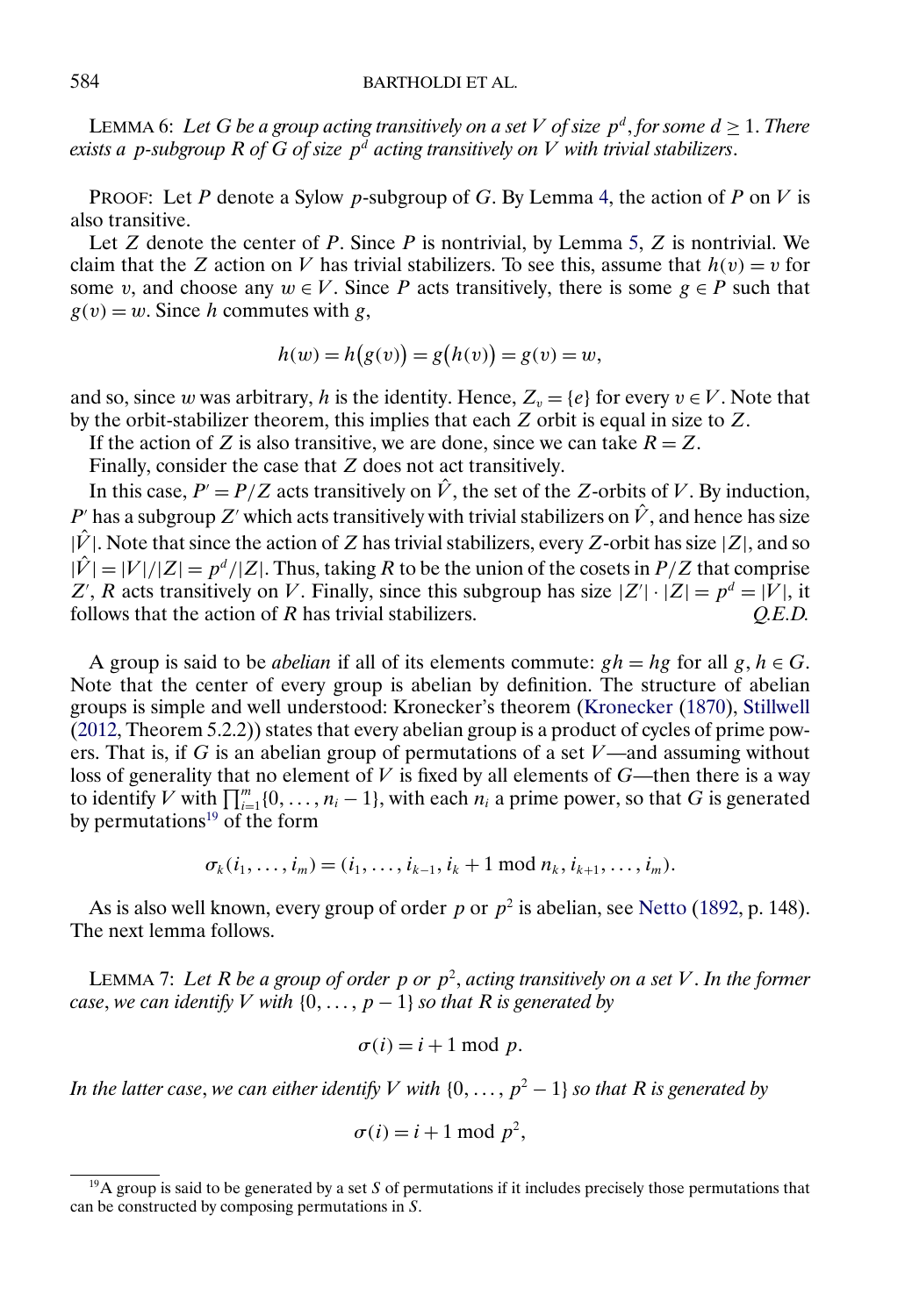<span id="page-22-0"></span>*or else we can identify*  $V$  *with*  $\{0, \ldots, p-1\}^2$ , so that R is generated by

$$
\sigma_1(i_1, i_2) = (i_1 + 1 \mod p, i_2),
$$
  
\n
$$
\sigma_2(i_1, i_2) = (i_1, i_2 + 1 \mod p).
$$

Hence, if R is a subgroup of the automorphism group of a voting rule f, then this rule is cyclic if  $n = p$ , and is either cyclic, 2-cyclic, or both if  $n = p^2$ .

PROOF OF PROPOSITION [3:](#page-13-0) By Lemma [6,](#page-21-0) Aut<sub>f</sub> has a p-subgroup R of order n that acts transitively on V . The claim now follows immediately from Lemma [7.](#page-21-0) *Q.E.D.*

When  $n = p^d$ , with  $d > 2$ , this proof fails since the group R is no longer necessarily abelian. Non-abelian groups do not have a cyclic structure, and thus voting rules for which this group  $R$  is not abelian will not be cyclic, 2-cyclic, or higher-dimensional cyclic. We conjecture that such equitable voting rules do indeed exist.

# APPENDIX C: 2-EQUITABLE AND 3-EQUITABLE RULES

In this section, we construct 2-equitable and 3-equitable rules with small winning coalitions that apply to arbitrarily large population sizes. This construction is rather technically involved and uses finite vector spaces. To glean some intuition, we first explain an analogous construction using standard vector spaces and assuming a continuum of voters.

Suppose voters are identified with the set of one-dimensional subspaces of  $\mathbb{R}^3$ : that is, each voter is identified with a line that passes through the origin. Now suppose winning coalitions are the two-dimensional subspaces: if all voters on a plane agree, that is the election outcome; otherwise, the election is undecided.<sup>20</sup> Clearly, the winning coalitions are much smaller than the electorate (or of "half of the voters") in the sense that they have a smaller dimension.

Invertible linear transformations of  $\mathbb{R}^3$  permute the one-dimensional subspaces, and the two-dimensional subspaces, and so constitute automorphisms of this voting rule. Equity follows since for any two nonzero vectors  $v$  and  $u$ , we can find some invertible linear transformation that maps  $v$  to  $u$ . Moreover, the voting rule is also 2-equitable—given a pair of distinct voters  $(v_1, v_2)$ , and given another such pair  $(u_1, u_2)$ , we can find some invertible linear transformation that maps the former to the latter. Thus, *every pair* of voters plays the same role.

In Theorem 6 below, we construct 2-equitable voting rules for finite sets of voters, using finite vector spaces instead of  $\mathbb{R}^3$ . Figure [5](#page-23-0) shows a 2-equitable voting rule constructed in this way for 7 voters. In the figure, every three colinear nodes form a winning coalition, as well as the three nodes on the circle.<sup>21</sup> In this construction, the size of the winning coalition is exactly  $\sqrt{n}$  (rounded up to the nearest integer), which matches the lower bound of  $\sqrt{n}$  in Theorem [2.](#page-9-0)

THEOREM 6: Let the set of voters be of size  $n = q^2 + q + 1$ , for prime q. Then there is a <sup>2</sup>*-equitable voting rule with a winning coalition of size exactly equal to* <sup>√</sup>n, *rounded up to the nearest integer*.

<sup>&</sup>lt;sup>20</sup>This rule is well-defined since every pair of two-dimensional subspaces intersects, and so no two winning coalitions are disjoint.

<sup>&</sup>lt;sup>21</sup>Figure [5](#page-23-0) depicts what is commonly referred to as a Fano plane in finite geometry. It is the finite projective plane of order 2.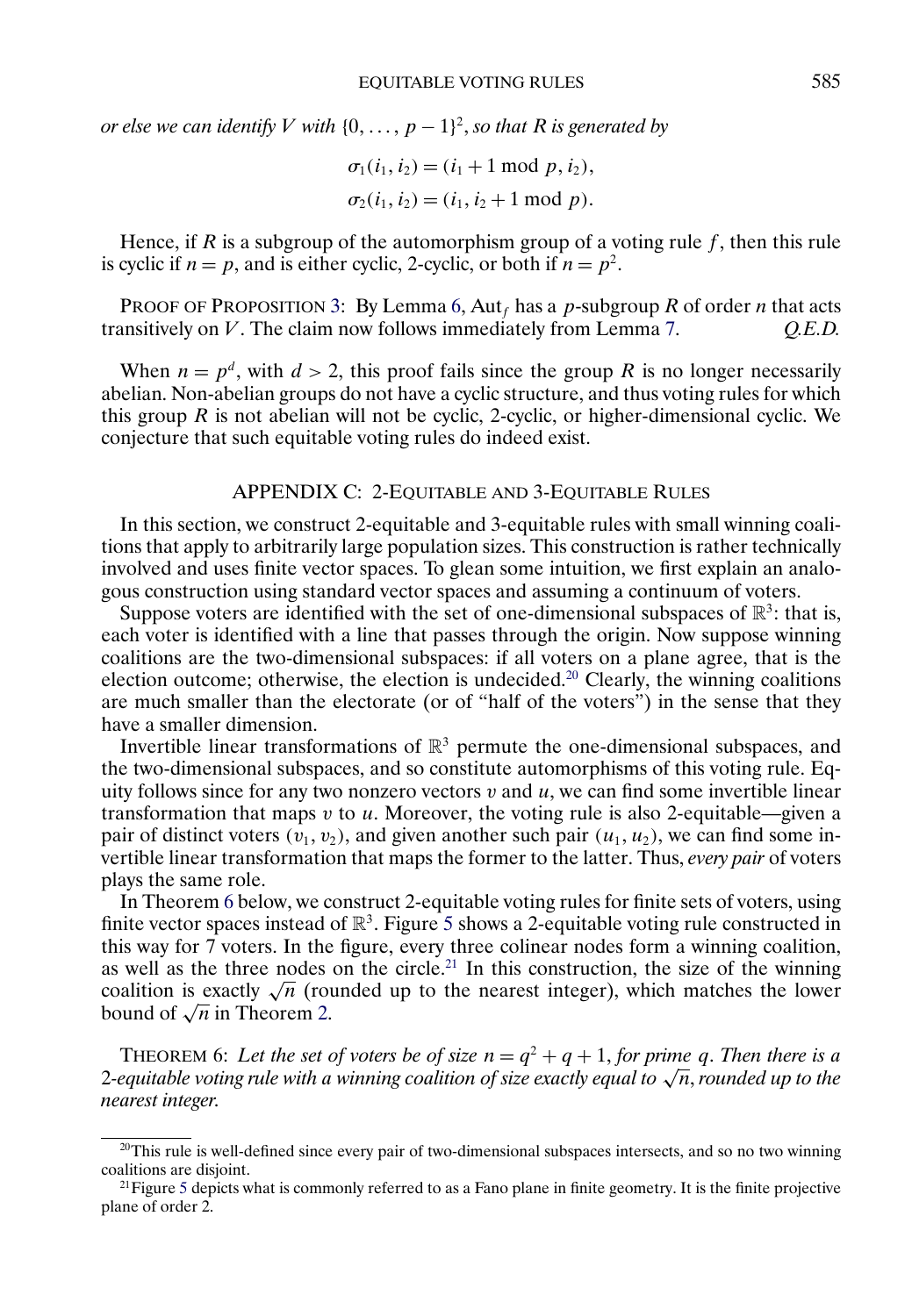<span id="page-23-0"></span>

FIGURE 5.—Every three colinear points form a winning coalition, as well as the three points on the circle (marked in blue). This voting rule is 2-equitable.

More generally, a similar statement holds when  $n = q^2 + q + 1$  and  $q = p^k$ , for some  $k \ge 1$  and p prime. The example in Figure 5 corresponds to the case  $q = 2$ .

PROOF: Let  $\mathbb{F}_q$  denote the finite field with q elements.<sup>22</sup>

Given a positive integer m,  $\mathbb{F}_q^m$  is a vector space, where the scalars take values in  $\mathbb{F}_q$ : it satisfies all the axioms that (say)  $\mathbb{R}^3$  satisfies, but for scalars that are in  $\mathbb{F}_q$  instead of  $\mathbb{R}$ . Indeed, much of the standard theory of linear algebra of  $\mathbb{R}^m$  applies in this finite setting, and we will make use of it here.

In particular, we will make use of  $GL(m, q)$ , the group of invertible,  $m \times m$  matrices with entries in  $\mathbb{F}_q$ . Here, again, the product of two matrices is calculated as usual, but addition and multiplication are taken modulo q. Since  $\mathbb{F}_q^m$  is finite, each matrix in  $GL(m, q)$ corresponds to a permutation of  $\mathbb{F}_q^m$ . As in the case of matrix multiplication on  $\mathbb{R}^m$ , these permutations preserve the 1-dimensional and 2-dimensional subspaces. Moreover, this group acts 2-transitively on the 1-dimensional subspaces, as any two non-colinear vectors  $(u, v)$  can be completed to a basis of  $\mathbb{F}_q^m$ ; then any basis can be carried by an invertible matrix to any other basis.

We identify the set of voters with the set of 1-dimensional subspaces of  $\mathbb{F}_q^3$ . For each 2dimensional subspace U of  $\mathbb{F}_q^3$ , define the set  $S_U$  of 1-dimensional subspaces (i.e., voters) contained in U. Let W be the collection of all such sets  $S_U$ , and define, using Lemma [1,](#page-8-0) a voting rule f in which the sets  $S_U$  are winning coalitions. We need to verify that any two winning coalitions  $S_U$  and  $S_{U'}$  are nondisjoint. This simply follows from the fact that every pair of 2-dimensional subspaces intersects in some 1-dimensional subspace, and so it follows that each pair of such winning coalitions will have exactly one voter in common.<sup>23</sup>

Hows that each pair of such winning coalitions will have exactly one voter in common.<sup> $-$ </sup> A simple calculation shows that the winning coalitions are of size  $q + 1$ . Since  $\sqrt{n} \le$ A simple calculation shows that the winning coalitions are of size  $q + 1$ . Since  $\sqrt{n} \le q + 1 \le \sqrt{n} + 1$ , the claim follows. Q.E.D.

<sup>&</sup>lt;sup>22</sup> $\mathbb{F}_q$  is the set {0, 1, ...,  $q-1$ }, equipped with the operations of addition and multiplication modulo q. The primality of  $q$  is required to make multiplication invertible.

 $^{23}$ This is the reason that the winning coalitions of this rule are so small and provide a tight match to the lower bound.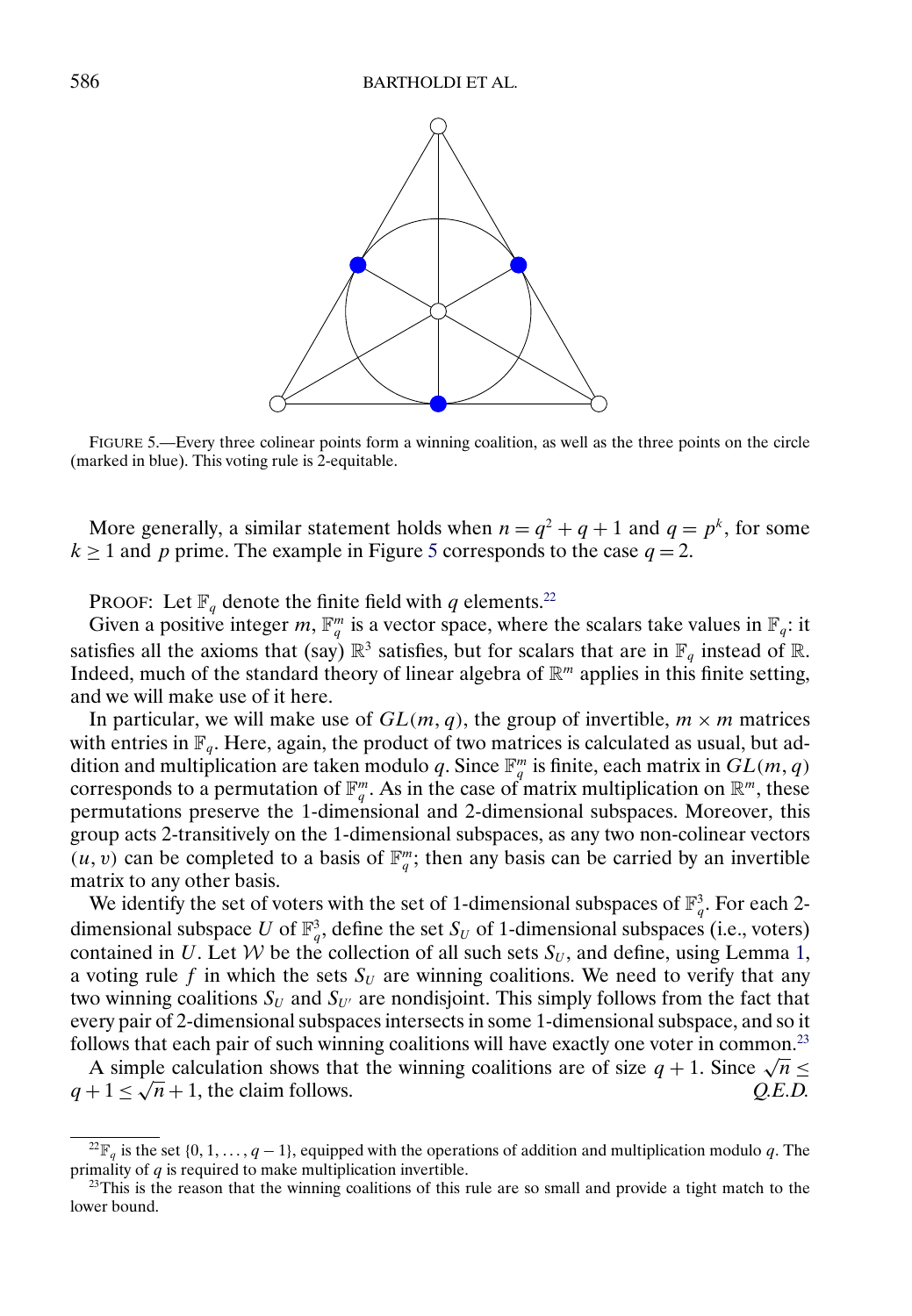<span id="page-24-0"></span>To construct 3-equitable rules, we need the following lemma. It allows us to show, using the probabilistic method, that for small automorphism groups we can construct voting rules with small winning coalitions.

LEMMA 8: Let G be a group of m permutations of  $\{1, \ldots, n\}$ . Then there is a neutral and *positively responsive voting rule* f *such that* G *is a subgroup of* Aut<sub>f</sub>, and f has winning *coalitions of size at most* 2 <sup>√</sup>nlog<sup>m</sup> <sup>+</sup> 2.

We use this lemma to prove our theorem illustrating the existence of 3-equitable rules with small winning coalitions for arbitrarily large voter populations. We then return to prove the lemma.

THEOREM 7: *For* n *such that* n − 1 *is a prime power*, *there is a* 3*-equitable voting rule with a winning coalition of size at most*  $6\sqrt{n} \log n$ .

PROOF: For *n* such that  $n - 1$  is the power of some prime, there is a 3-transitive group of permutations of  $\{1, \ldots, n\}$  that is of size  $m < n^{3.24}$  Hence, by Lemma 8, there is a 3equitable voting rule for *n* (i.e., a rule with a 3-transitive automorphism group) with a winning coalition of size at most  $2\sqrt{n}\log(n^3) = 6\sqrt{n}\log n$ . *Q.E.D.* equitable voting rule for *n* (i.e., a rule with a 3-<br>winning coalition of size at most  $2\sqrt{n}\log(n^3) = 6$ 

It is natural to conjecture that this probabilistic construction is not optimal, and that there exist 3-equitable rules with winning coalitions of size  $O(\sqrt{n})$ .

The heart of Lemma 8 is the following group-theoretic claim, which states that when G is small, we can find a small set S such that gS and S are nondisjoint for every  $g \in G$ . These sets gS will be the winning coalitions used to prove Lemma 8. The proof of this proposition uses the *probabilistic method*: we choose S at random from some distribution, and show that, with positive probability, it has the desired property. This proves that there exists a deterministic S with the desired property.

PROPOSITION 4: Let G be a group of  $m > 2$  permutations of  $\{1, \ldots, n\}$ . Then there exists *a set*  $S \subseteq \{1, ..., n\}$  *with*  $|S| \leq 2\sqrt{n} \log m + 2$  *such that*  $\forall g \in G$  *we have*  $gS \cap S \neq \emptyset$ *.* 

PROOF: To prove this, we choose  $S$  at random, and prove that it has the desired properties with positive probability. Let  $\ell = \lceil \sqrt{n} \log |G| \rceil$ . Let  $S = S_1 \cup S_2$ , where  $S_1$  is any subset of X of size  $\ell$ , and  $S_2$  is the union of  $\ell$  elements of X, chosen independently from the or A or size  $\ell$ , and  $S_2$  is the union or  $\ell$  elements or A, chosen independently uniform distribution. Hence, S includes at most  $2\ell \leq 2\sqrt{n}\log|G| + 2$  elements.

We now show that  $\mathbb{P}(\forall g \in G : gS \cap S \neq \emptyset) > 0$ , and thus there is some set S with the desired property. Note that, for any particular  $g \in G$ , the distribution of  $gS_2$  is identical to the distribution of  $S_2$ . Therefore,

$$
\mathbb{P}(gS \cap S = \emptyset) \leq \mathbb{P}(gS_2 \cap S_1 = \emptyset)
$$

$$
= \mathbb{P}(S_2 \cap S_1 = \emptyset)
$$

$$
= \left(\frac{n - \ell}{n}\right)^{\ell}
$$

<sup>&</sup>lt;sup>24</sup>The group  $PGL(2, n-1)$  acts 3-transitively on the projective line over the field  $\mathbb{F}_{n-1}$ , and is of size  $n(n-1)$  $1(n-2) < n^3$ .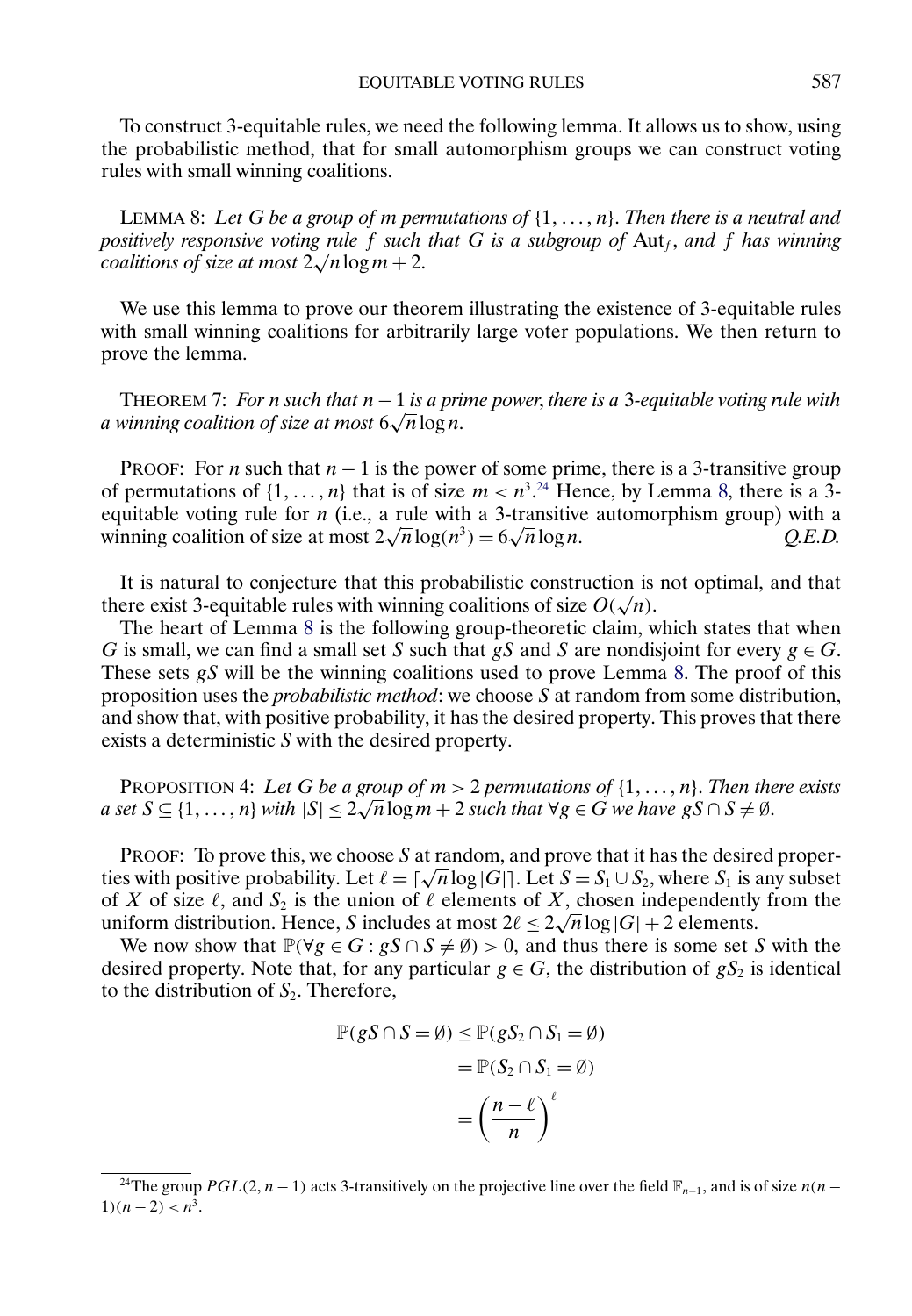$$
\leq e^{-\ell^2/n}
$$
  

$$
\leq e^{-(\log m)^2}
$$

.

Thus, the probability that there is some  $g \in G$  for which  $gS \cap S = \emptyset$  is, by taking a union bound, at most

$$
me^{-(\log|G|)^2},
$$

which is strictly less than 1 for  $m > 2$ .  $Q.E.D.$ 

We are finally ready to prove Lemma [8.](#page-24-0)

PROOF OF LEMMA [8:](#page-24-0) Let S be the subset of  $\{1, \ldots, n\}$  given by Proposition [4.](#page-24-0) Let W be the collection of sets of the form gS, where  $g \in G$ . This is a collection of pairwise nondisjoint sets, since if gS and hS intersect then so do  $h^{-1}gS$  and S, which is impossible nondisjoint sets, since if gs and *n*s intersect then so do *n*  $\cdot$ gs and s, which is impossible<br>by the defining property of S. Since  $|S| = 2\sqrt{n}\log m + 2$  the claim follows from Lemma [1.](#page-8-0) *Q.E.D.*

#### **[REFERENCES](http://www.e-publications.org/srv/ecta/linkserver/setprefs?rfe_id=urn:sici%2F0012-9682%282021%2989%3A2%3C563%3AEVR%3E2.0.CO%3B2-0)**

- ASCHBACHER, M., R. LYONS, S. D. SMITH, AND R. SOLOMON (2011): *The Classification of Finite Simple Groups: Groups of Characteristic* 2 *Type*, Vol. 172. Providence: Am. Math. Soc. [\[575\]](#page-12-0)
- [BHATNAGAR, A. \(2020\): "Voting Rules That Are Unbiased but not Transitive-Symmetric,"](http://www.e-publications.org/srv/ecta/linkserver/openurl?rft_dat=bib:2/bhatnagar2020voting&rfe_id=urn:sici%2F0012-9682%282021%2989%3A2%3C563%3AEVR%3E2.0.CO%3B2-0) *The Electronic Jour[nal of Combinatorics](http://www.e-publications.org/srv/ecta/linkserver/openurl?rft_dat=bib:2/bhatnagar2020voting&rfe_id=urn:sici%2F0012-9682%282021%2989%3A2%3C563%3AEVR%3E2.0.CO%3B2-0)*, 27. [\[568\]](#page-5-0)
- CAMERON, P. J., P. M. NEUMANN, AND D. N. TEAGUE [\(1982\): "On the Degrees of Primitive Permutation](http://www.e-publications.org/srv/ecta/linkserver/openurl?rft_dat=bib:3/cameron1982&rfe_id=urn:sici%2F0012-9682%282021%2989%3A2%3C563%3AEVR%3E2.0.CO%3B2-0) Groups," *Mathematische Zeitschrift*[, 180 \(3\), 141–149. ISSN 1432-1823.](http://www.e-publications.org/srv/ecta/linkserver/openurl?rft_dat=bib:3/cameron1982&rfe_id=urn:sici%2F0012-9682%282021%2989%3A2%3C563%3AEVR%3E2.0.CO%3B2-0) [\[575,](#page-12-0)[582\]](#page-19-0)
- CANTILLON, E., AND A. RANGEL [\(2002\): "A Graphical Analysis of Some Basic Results in Social Choice,"](http://www.e-publications.org/srv/ecta/linkserver/openurl?rft_dat=bib:4/cantillon2002&rfe_id=urn:sici%2F0012-9682%282021%2989%3A2%3C563%3AEVR%3E2.0.CO%3B2-0) *Social [Choice and Welfare](http://www.e-publications.org/srv/ecta/linkserver/openurl?rft_dat=bib:4/cantillon2002&rfe_id=urn:sici%2F0012-9682%282021%2989%3A2%3C563%3AEVR%3E2.0.CO%3B2-0)*, 19 (3), 587–611. [\[563\]](#page-0-0)
- DASGUPTA, P., AND E. MASKIN [\(1986\): "The Existence of Equilibrium in Discontinuous Economic Games, I:](http://www.e-publications.org/srv/ecta/linkserver/openurl?rft_dat=bib:5/dasgupta1986existence&rfe_id=urn:sici%2F0012-9682%282021%2989%3A2%3C563%3AEVR%3E2.0.CO%3B2-0) Theory" *[Review of Economic Studies](http://www.e-publications.org/srv/ecta/linkserver/openurl?rft_dat=bib:5/dasgupta1986existence&rfe_id=urn:sici%2F0012-9682%282021%2989%3A2%3C563%3AEVR%3E2.0.CO%3B2-0)*, 53 (1), 1–26. [\[577\]](#page-14-0)
- DIXON, J. D., AND B. MORTIMER (1996): *Permutation Groups*, Vol. 163. New York: Springer Science & Business Media. [\[583\]](#page-20-0)
- DUBEY, P., AND L. S. SHAPLEY [\(1979\): "Mathematical Properties of the Banzhaf Power Index,"](http://www.e-publications.org/srv/ecta/linkserver/openurl?rft_dat=bib:7/dubey1979mathematical&rfe_id=urn:sici%2F0012-9682%282021%2989%3A2%3C563%3AEVR%3E2.0.CO%3B2-0) *Mathematics [of Operations Research](http://www.e-publications.org/srv/ecta/linkserver/openurl?rft_dat=bib:7/dubey1979mathematical&rfe_id=urn:sici%2F0012-9682%282021%2989%3A2%3C563%3AEVR%3E2.0.CO%3B2-0)*, 4 (2), 99–131. [\[568\]](#page-5-0)
- [FEY, M. \(2004\): "May's Theorem With an Infinite Population,"](http://www.e-publications.org/srv/ecta/linkserver/openurl?rft_dat=bib:8/fey2004&rfe_id=urn:sici%2F0012-9682%282021%2989%3A2%3C563%3AEVR%3E2.0.CO%3B2-0) *Social Choice and Welfare*, 23 (2), 275–293. [\[563\]](#page-0-0)
- GOODIN, R., AND C. LIST [\(2006\): "A Conditional Defense of Plurality Rule: Generalizing May's Theorem in a](http://www.e-publications.org/srv/ecta/linkserver/openurl?rft_dat=bib:9/goodwin2006&rfe_id=urn:sici%2F0012-9682%282021%2989%3A2%3C563%3AEVR%3E2.0.CO%3B2-0) [Restricted Informational Environment,"](http://www.e-publications.org/srv/ecta/linkserver/openurl?rft_dat=bib:9/goodwin2006&rfe_id=urn:sici%2F0012-9682%282021%2989%3A2%3C563%3AEVR%3E2.0.CO%3B2-0) *American Journal of Political Science*, 50 (4), 940–949. [\[563\]](#page-0-0)
- [ISBELL, J. R. \(1960\): "Homogeneous Games. II,"](http://www.e-publications.org/srv/ecta/linkserver/openurl?rft_dat=bib:10/isbell1960homogeneous&rfe_id=urn:sici%2F0012-9682%282021%2989%3A2%3C563%3AEVR%3E2.0.CO%3B2-0) *Proceedings of the American Mathematical Society*, 11 (2), [159–161.](http://www.e-publications.org/srv/ecta/linkserver/openurl?rft_dat=bib:10/isbell1960homogeneous&rfe_id=urn:sici%2F0012-9682%282021%2989%3A2%3C563%3AEVR%3E2.0.CO%3B2-0) [\[569\]](#page-6-0)
- KRONECKER, L. (1870): "Auseinandersetzung einiger Eigenschaften der Klassenzahl idealer complexer Zahlen." [\[584\]](#page-21-0)
- LANG, S. (2002): *Algebra*. New York: Springer. [\[583\]](#page-20-0)
- [MAY, K. O. \(1952\): "A Set of Independent Necessary and Sufficient Conditions for Simple Majority Decision,"](http://www.e-publications.org/srv/ecta/linkserver/openurl?rft_dat=bib:13/may1952set&rfe_id=urn:sici%2F0012-9682%282021%2989%3A2%3C563%3AEVR%3E2.0.CO%3B2-0) *Econometrica*[, 20 \(4\), 680–684.](http://www.e-publications.org/srv/ecta/linkserver/openurl?rft_dat=bib:13/may1952set&rfe_id=urn:sici%2F0012-9682%282021%2989%3A2%3C563%3AEVR%3E2.0.CO%3B2-0) [\[563,](#page-0-0)[567](#page-4-0)[-569,](#page-6-0)[573\]](#page-10-0)
- MCGANN, A. J., C. A. SMITH, M. LATNER, AND A. KEENA (2016): *Gerrymandering in America: The House of Representatives, the Supreme Court, and the Future of Popular Sovereignty*. Cambridge: Cambridge University Press. [\[566\]](#page-3-0)
- MOSSEL, E., AND R. O'DONNELL [\(1998\): "Recursive Reconstruction on Periodic Trees,"](http://www.e-publications.org/srv/ecta/linkserver/openurl?rft_dat=bib:15/mossel1998recursive&rfe_id=urn:sici%2F0012-9682%282021%2989%3A2%3C563%3AEVR%3E2.0.CO%3B2-0) *Random Structures & Algorithms*[, 13 \(1\), 81–97.](http://www.e-publications.org/srv/ecta/linkserver/openurl?rft_dat=bib:15/mossel1998recursive&rfe_id=urn:sici%2F0012-9682%282021%2989%3A2%3C563%3AEVR%3E2.0.CO%3B2-0) [\[566\]](#page-3-0)
- [NASH, J. \(1951\): "Non-Cooperative Games,"](http://www.e-publications.org/srv/ecta/linkserver/openurl?rft_dat=bib:16/nash1951non&rfe_id=urn:sici%2F0012-9682%282021%2989%3A2%3C563%3AEVR%3E2.0.CO%3B2-0) *Annals of Mathematics*, 54 (2), 286–295. [\[577\]](#page-14-0)
- NETTO, E. (1892): *The Theory of Substitutions and Its Applications to Algebra*. Inland Press. Available online at [https://archive.org/details/theoryofsubstitu00nett/page/148.](https://archive.org/details/theoryofsubstitu00nett/page/148) [\[584\]](#page-21-0)
- [PACKEL, E. W. \(1980\): "Transitive Permutation Groups and Equipotent Voting Rules,"](http://www.e-publications.org/srv/ecta/linkserver/openurl?rft_dat=bib:18/packel1980transitive&rfe_id=urn:sici%2F0012-9682%282021%2989%3A2%3C563%3AEVR%3E2.0.CO%3B2-0) *Mathematical Social Sciences*[, 1 \(1\), 93–100.](http://www.e-publications.org/srv/ecta/linkserver/openurl?rft_dat=bib:18/packel1980transitive&rfe_id=urn:sici%2F0012-9682%282021%2989%3A2%3C563%3AEVR%3E2.0.CO%3B2-0) [\[563\]](#page-0-0)

<span id="page-25-0"></span>